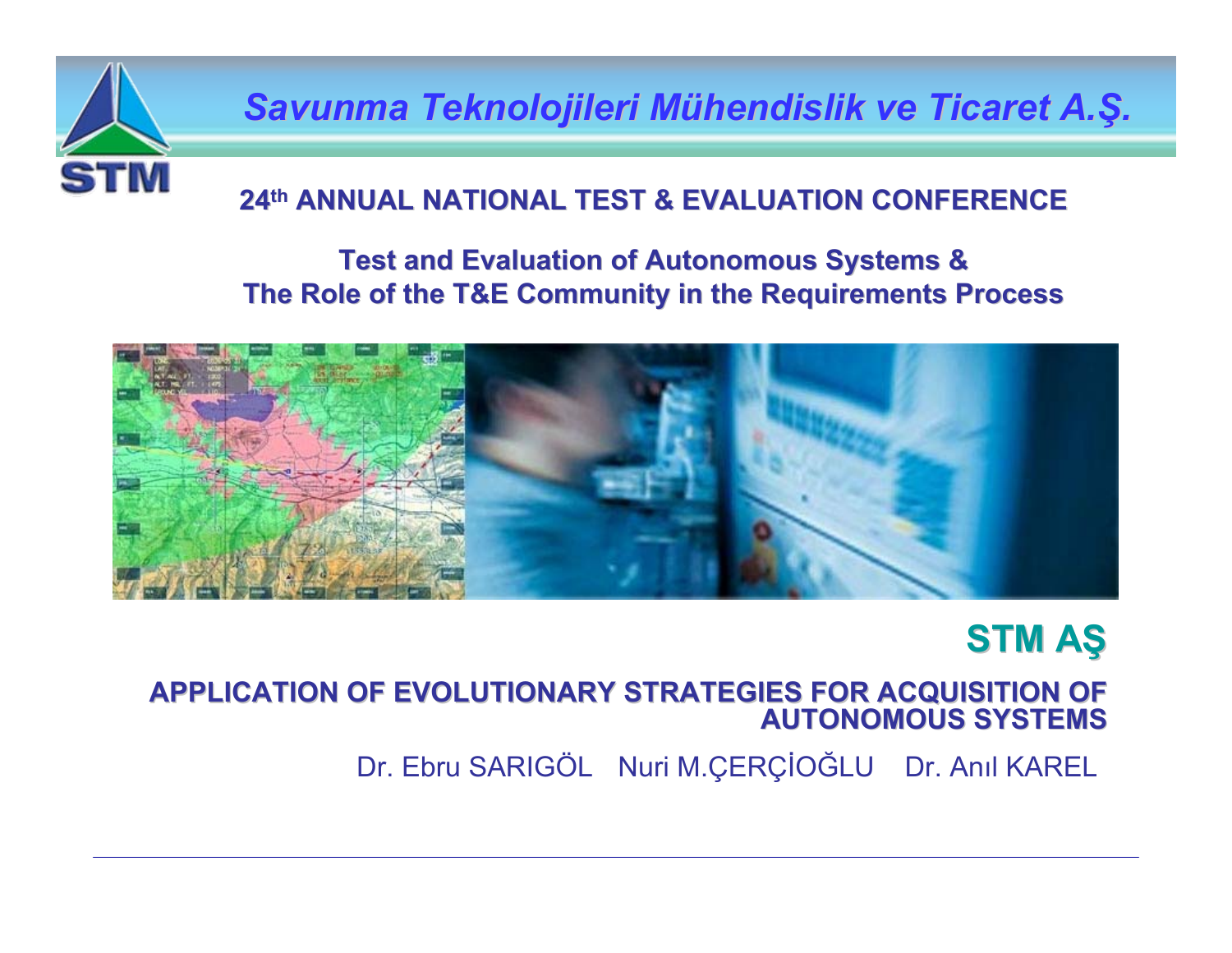

*Savunma Teknolojileri M Savunma Teknolojileri Mühendislik ve Ticaret A. hendislik ve Ticaret A.Ş.*

#### **24th ANNUAL NATIONAL NATIONAL TEST & EVALUATION TEST & EVALUATION CONFERENCE CONFERENCE**

#### **Test and Evaluation of Autonomous Systems & Test and Evaluation of Autonomous Systems & The Role of the T&E Community in the Requirements Process**



## **STM AŞ**

**APPLICATION OF EVOLUTIONARY STRATEGIES FOR APPLICATION OF EVOLUTIONARY STRATEGIES FOR ACQUISITION OF AUTONOMOUS SYSTEMS ACQUISITION OF AUTONOMOUS SYSTEMS**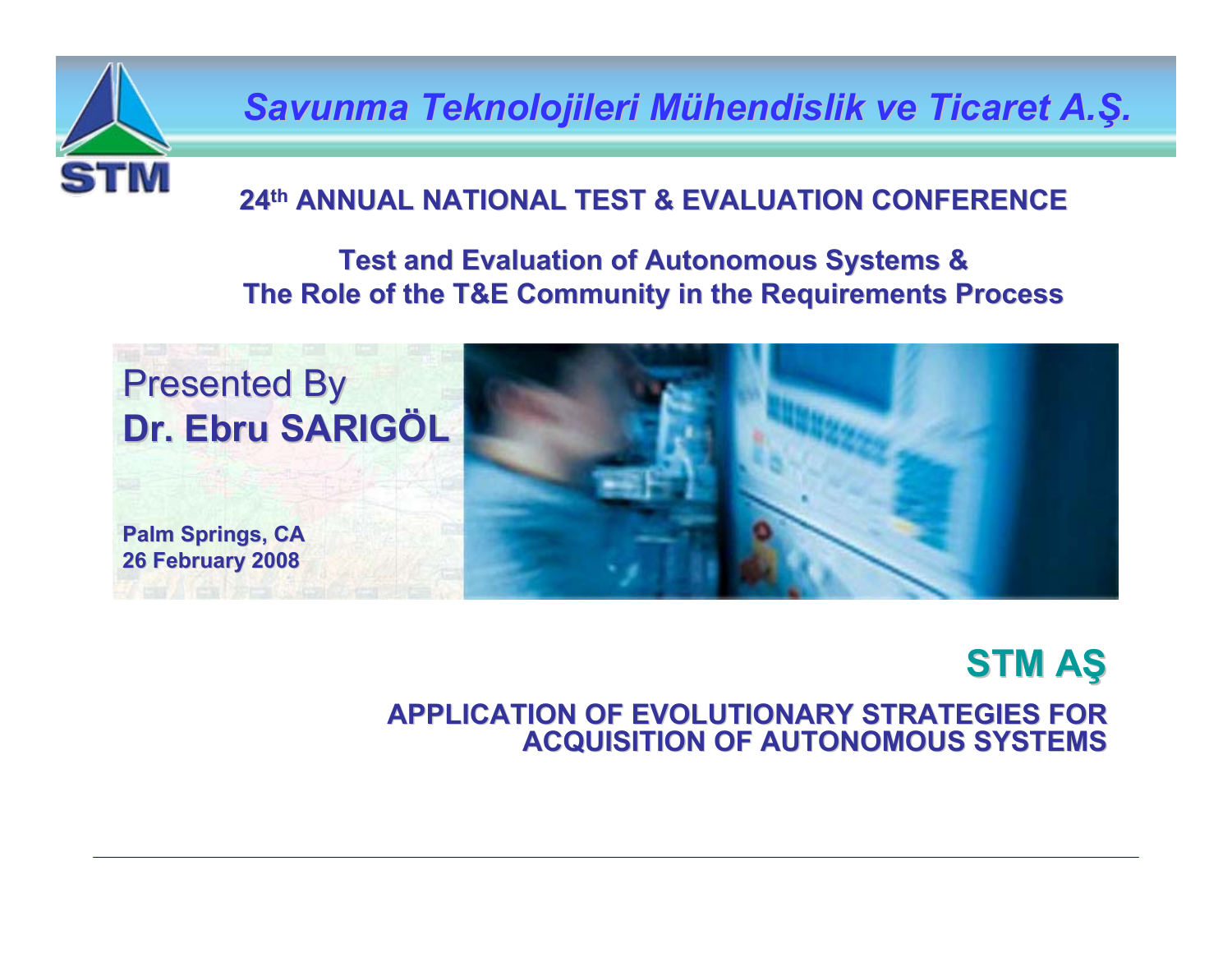



#### ¬Introduction

- ¬ New Acquisition Environment: Evolutionary Acquisition
	- $\Rightarrow$ Development and Lifecycle models
- ¬Testing in Evolutionary Acquisition Environment
- ¬An Approach to Procurement of an Autonomous System
- ¬Test Design with Staged Development
- ¬**Conclusion**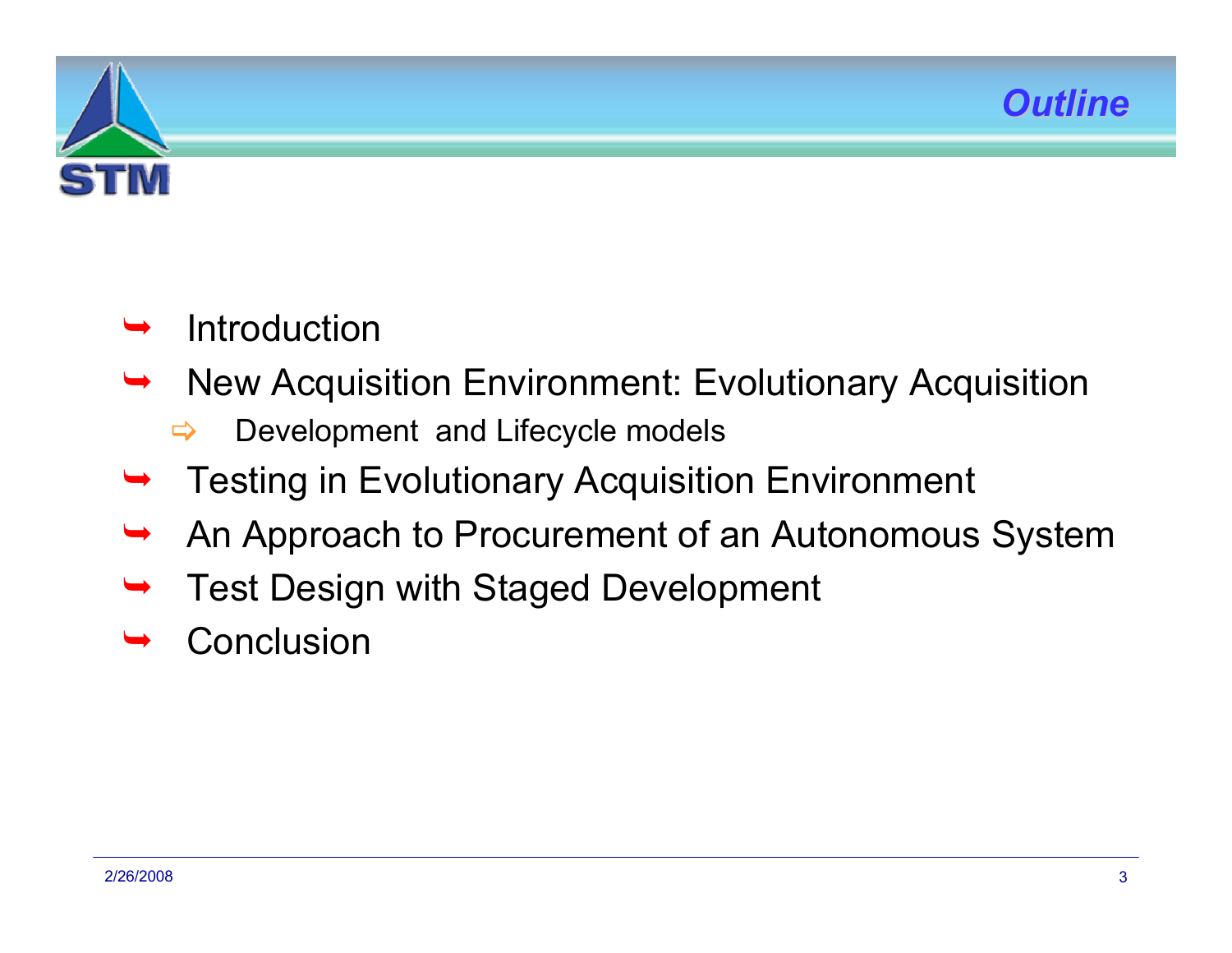

- $\rightarrow$  It is very often that a systems engineer faces to participate in procurement studies or make procurement decisions which affect significantly the success of a project.
- $\rightarrow$  Procurement decisions may
	- $\Rightarrow$  be complex
	- $\Rightarrow$  involve inputs from many organizations
	- $\Rightarrow$  include technical and non-technical constraints.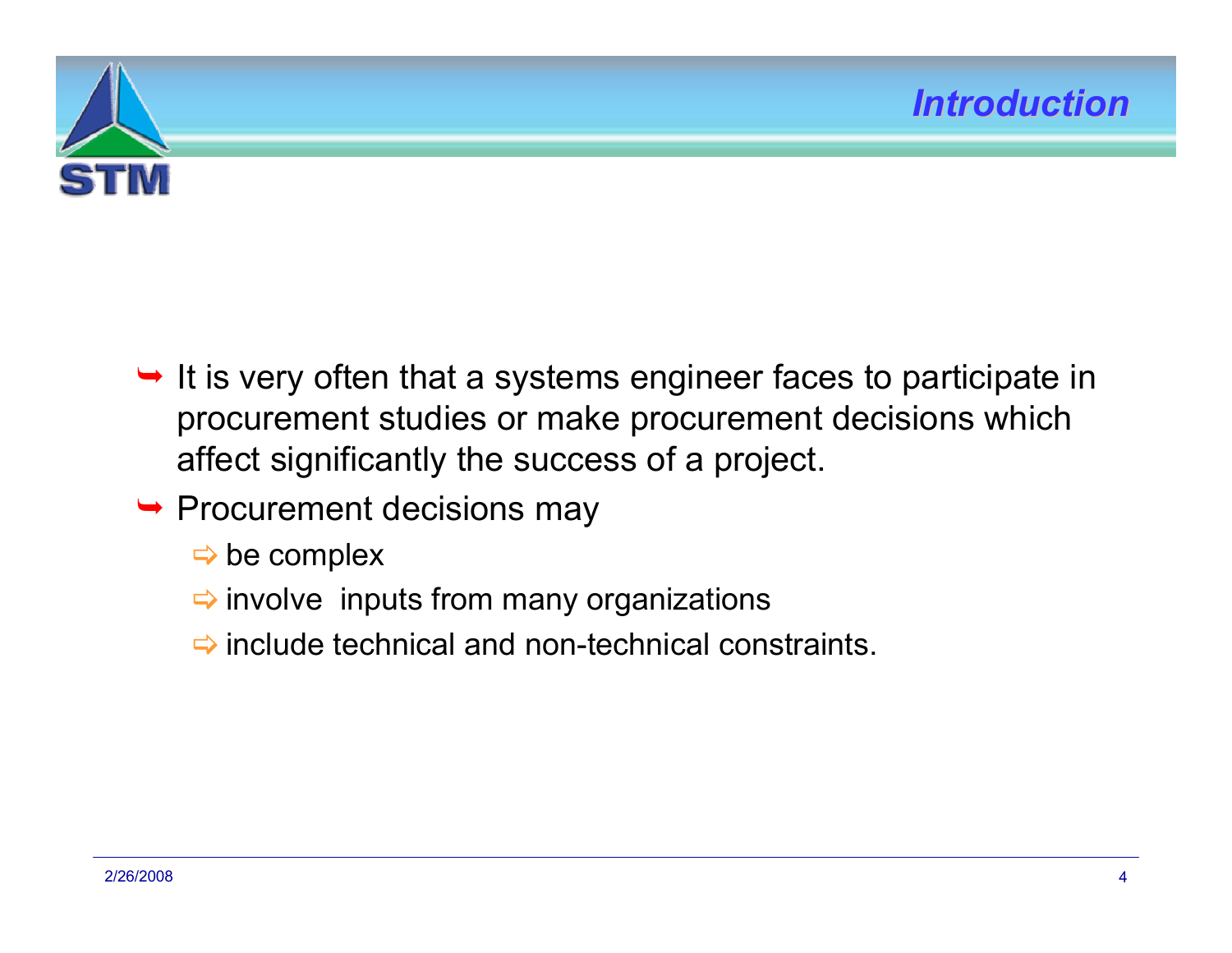

- → MAIN AIM: to fulfil/achieve/realize the procurement of users /the demanding authority in a reasonable time interval.
- $\rightarrow$  Many parameters
	- $\Rightarrow$  budget
	- $\Rightarrow$  procurement time
	- $\Rightarrow$  user and/or system needs
	- $\Rightarrow$  properties of the system to be procured
	- $\Rightarrow$  priorities of the sub-systems present in the system (indispensable, should be, preferable)
	- > technological maturity/perfection
	- $\Rightarrow$  technologies to be developed
	- $\Rightarrow$  possibility of retreofil of the of the system
	- $\Rightarrow$  determination of the tests to be done
	- $\Rightarrow$  timing of the tests.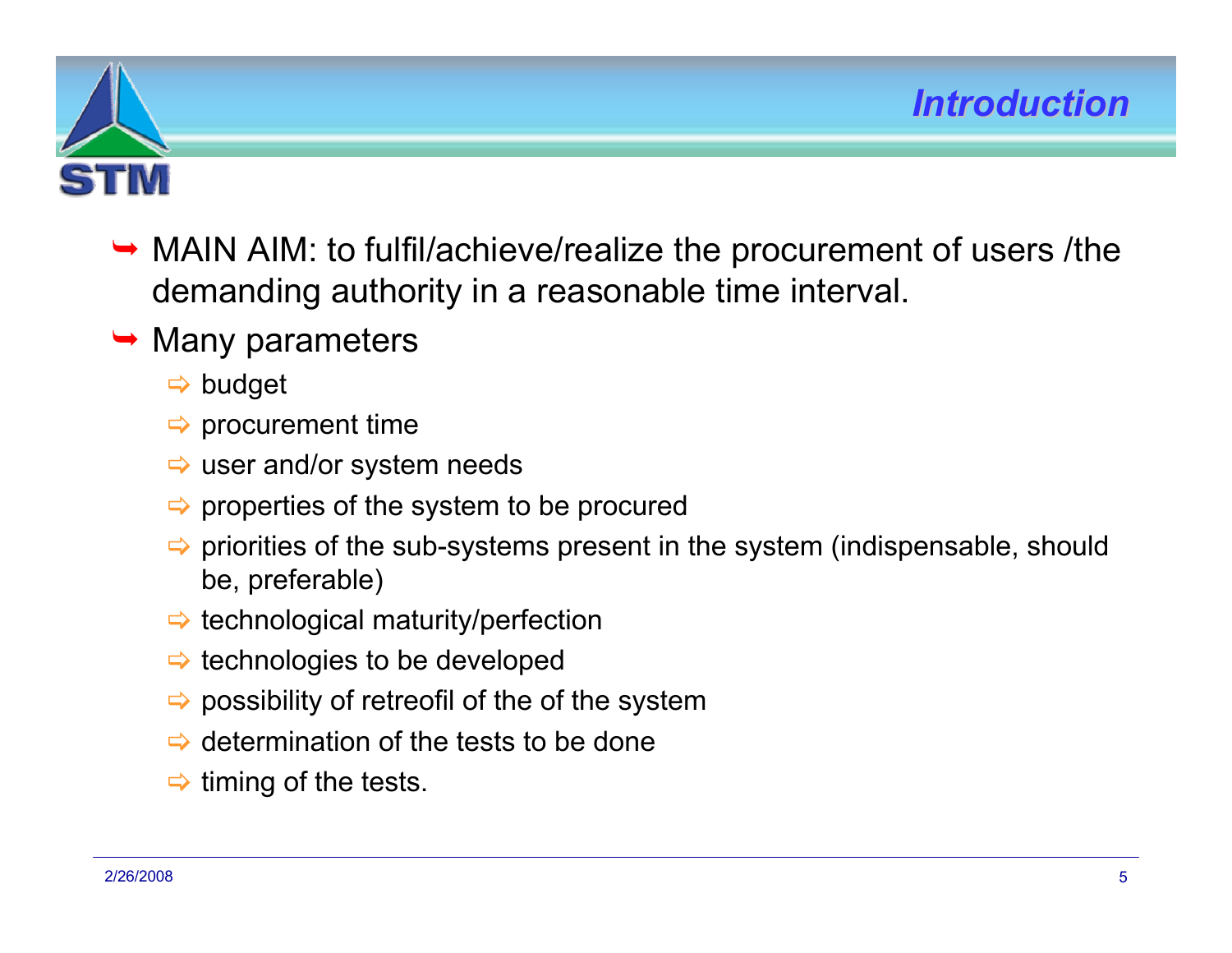

- $\rightarrow$  Evolutionary acquisition (EA) is a process for defense system development in which a system is developed in stages as a part of a single acquisition program.
- $\rightarrow$  The different stages can be additional hardware and software capabilities or performance gains due to advances in technological maturity and reliability growth.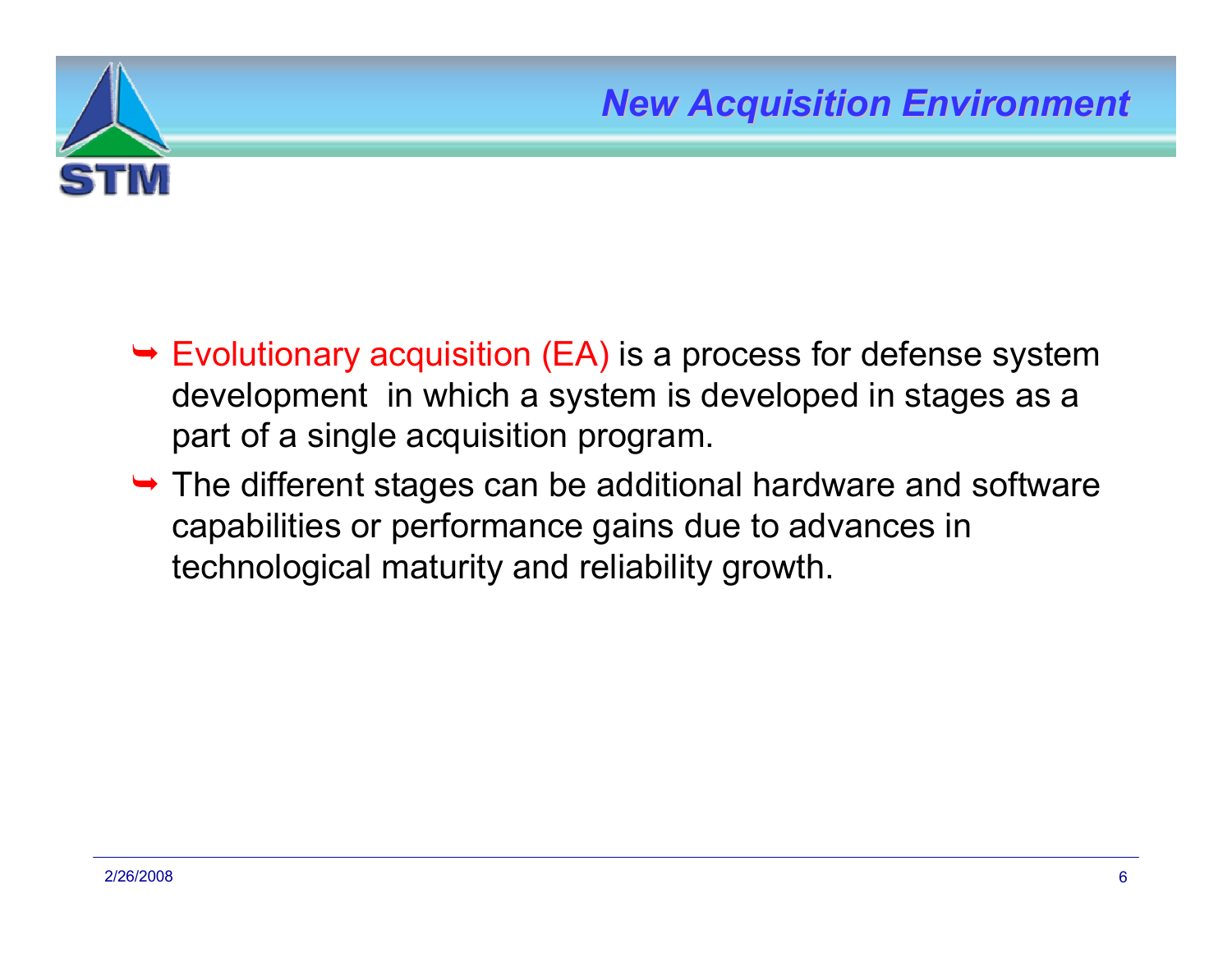

- $\rightarrow$  In an evolutionary approach, the ultimate capability delivered to the user is provided in increasing increments.
- $\rightarrow$  Evolutionary acquisition strategies
	- $\Rightarrow$  (1) define, develop, produce and deploy an initial, military useful capability (Increment 1) based on proven technology, demonstrated manufacturing capabilities and time-phased capabilities needs;
	- $\Rightarrow$  (2) plan for subsequent development, production and deployment of increments beyond the initial capability over time (Increments 2 and beyond).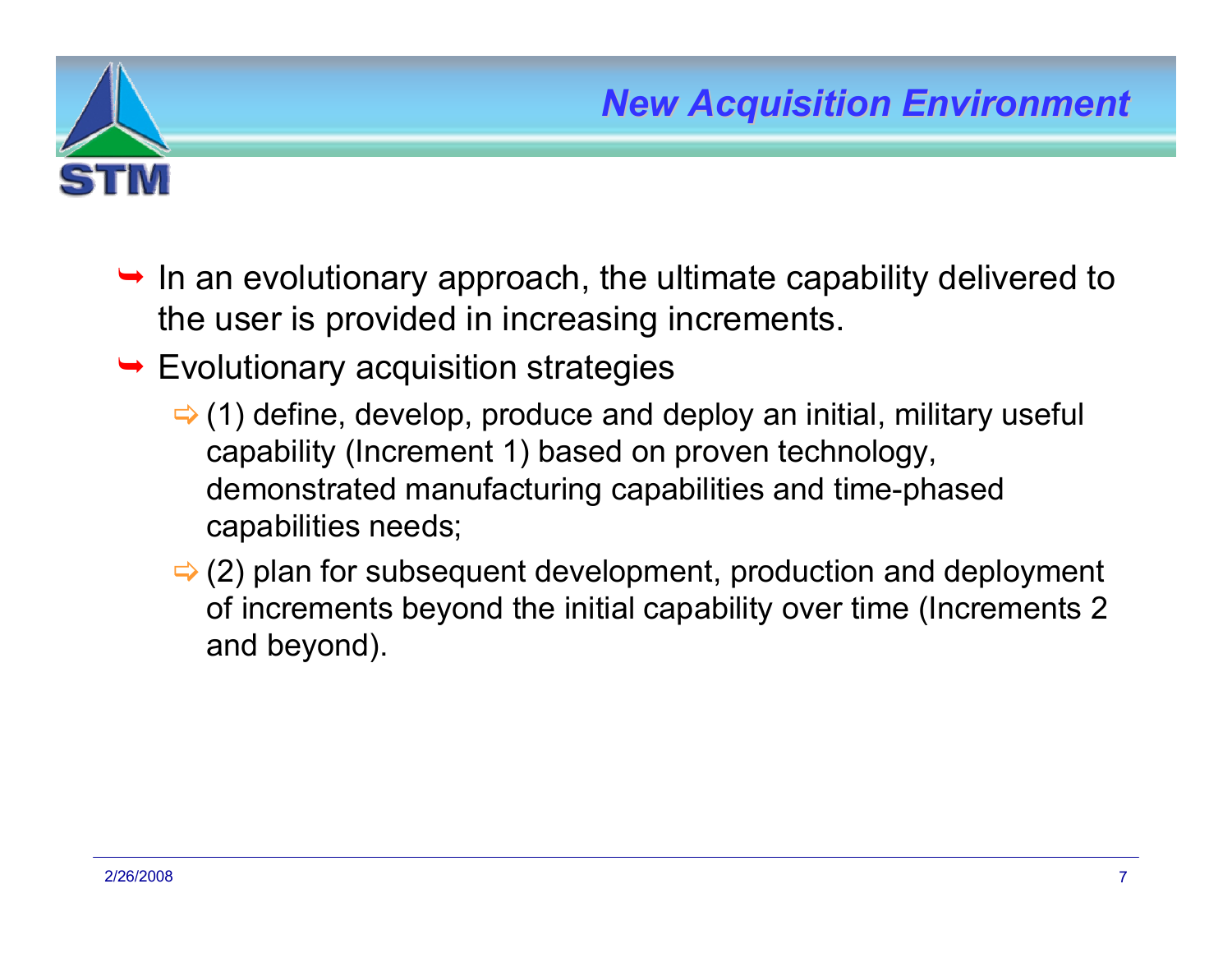

- ¬ There are various development and Lifecycle models to support systems engineering within an evolutionary acquisition strategy.
	- $\Rightarrow$  waterfall
	- $\Rightarrow$  iterative
	- $\Rightarrow$  spiral development
	- > Vee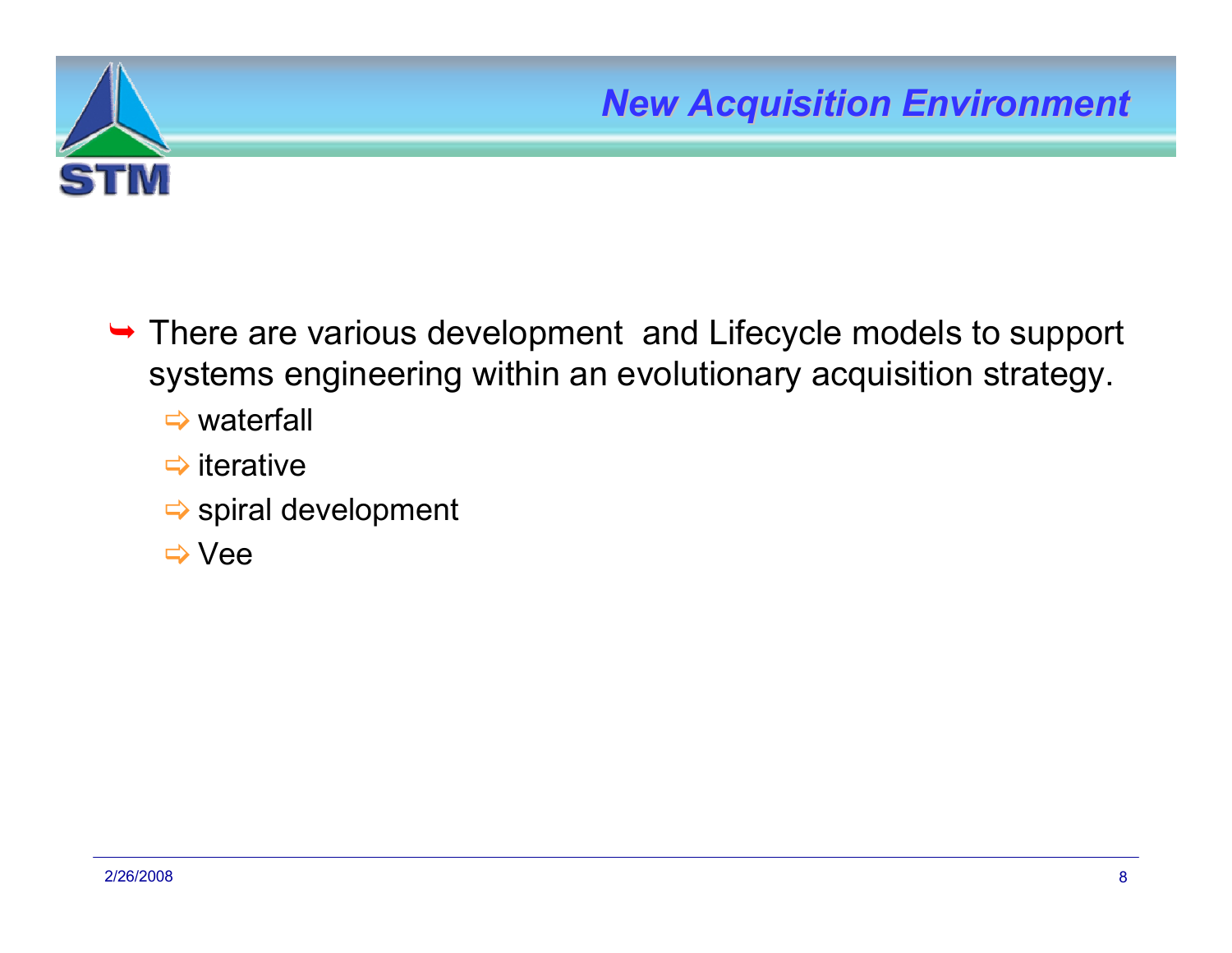

# **Waterfall Model Waterfall Model**

 $\rightarrow$  It is a sequential software development model (a process for the creation of software) in which development is seen as flowing steadily downwards (like a waterfall) through the phases of project

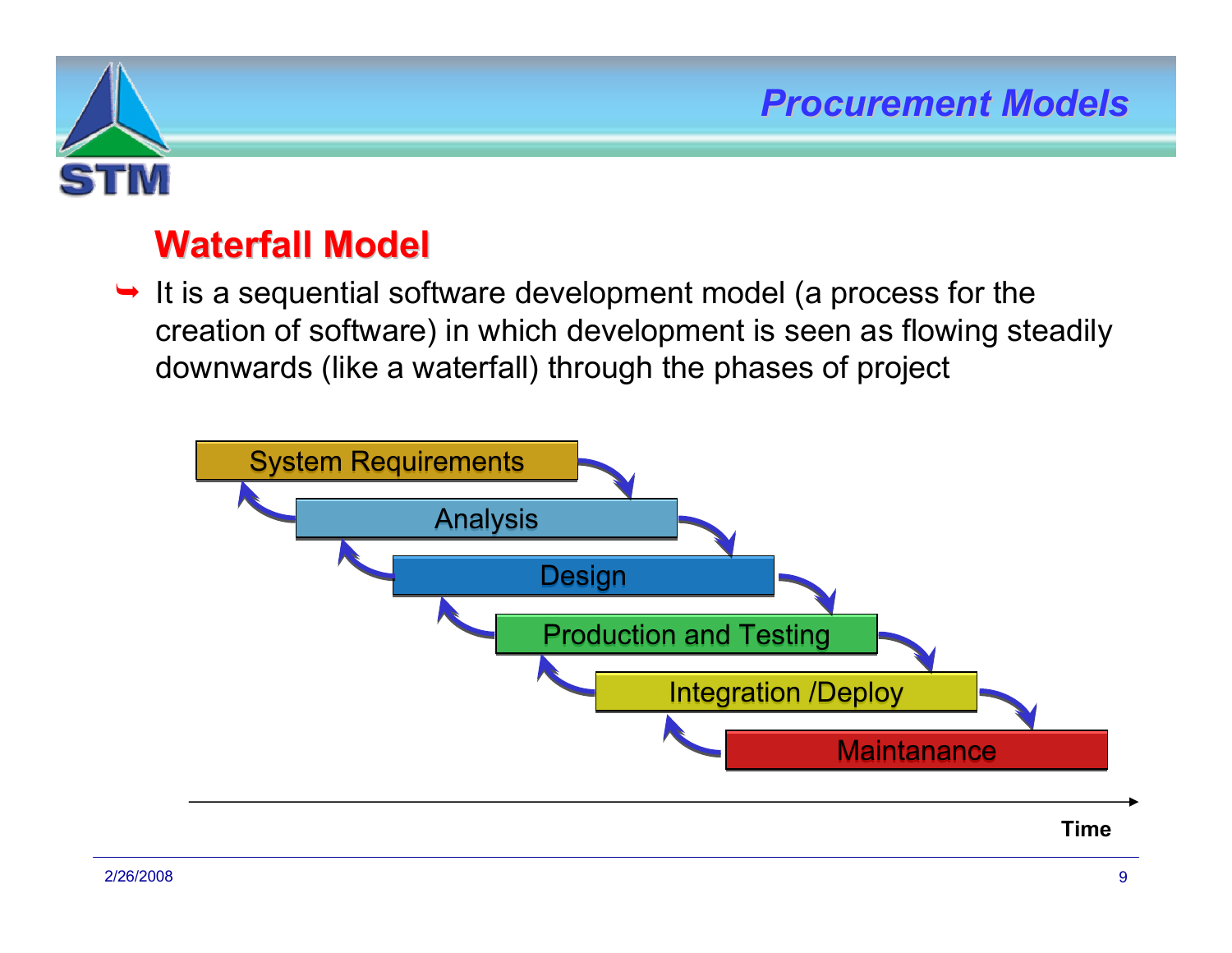

# **Iterative Model Iterative Model**

- $\rightarrow$  Iterative development is a rework scheduling strategy in which time is set aside to revise and improve parts of the system.
- $\rightarrow$  It does not presuppose incremental development, but works very well with it.

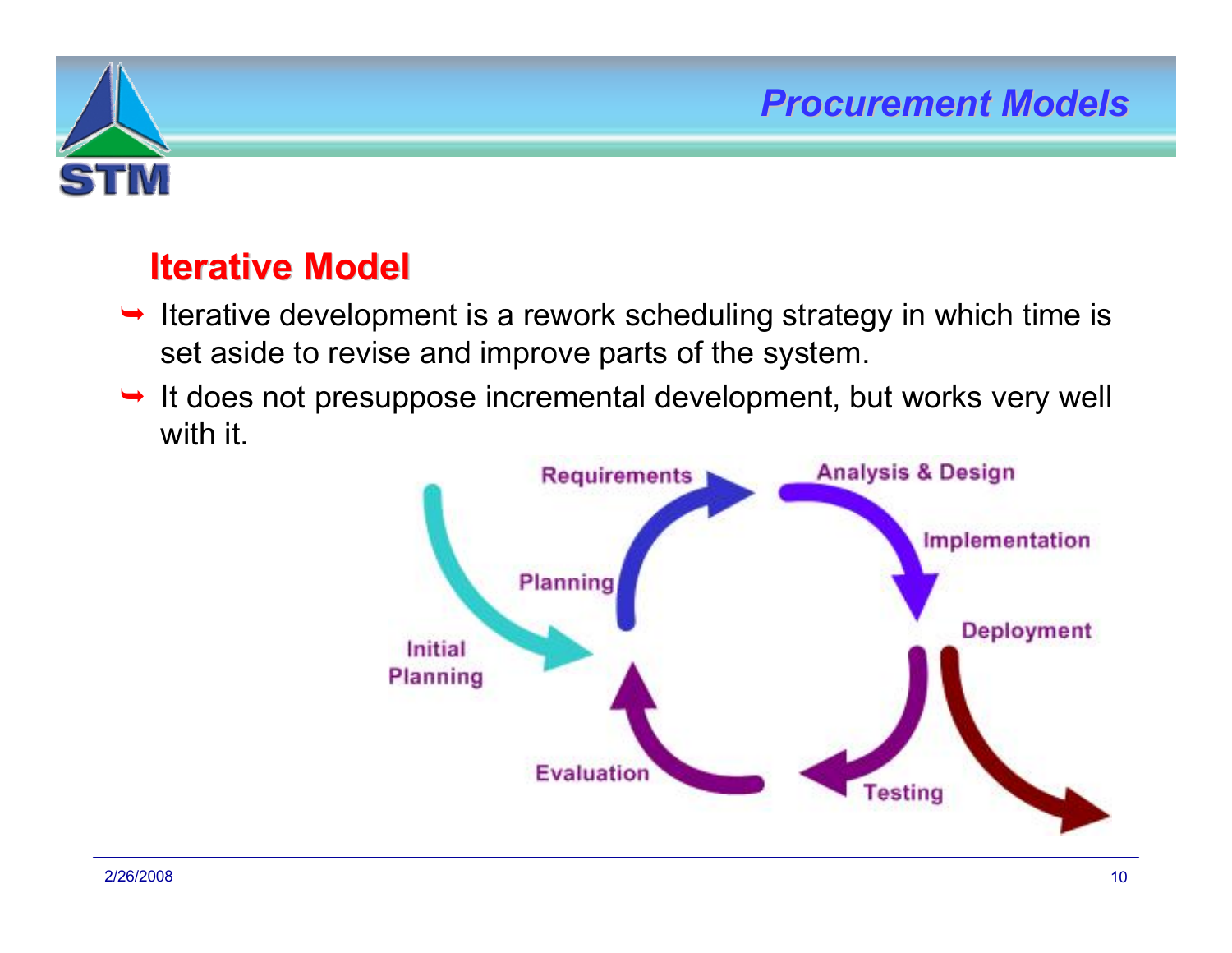

# **Spiral Development Model Spiral Development Model**

- <sup>a</sup> systems development method used in information technology.
- $\rightarrow$  combines the features of the prototyping model and the waterfall model.
- favored for large, expensive, and complicated models

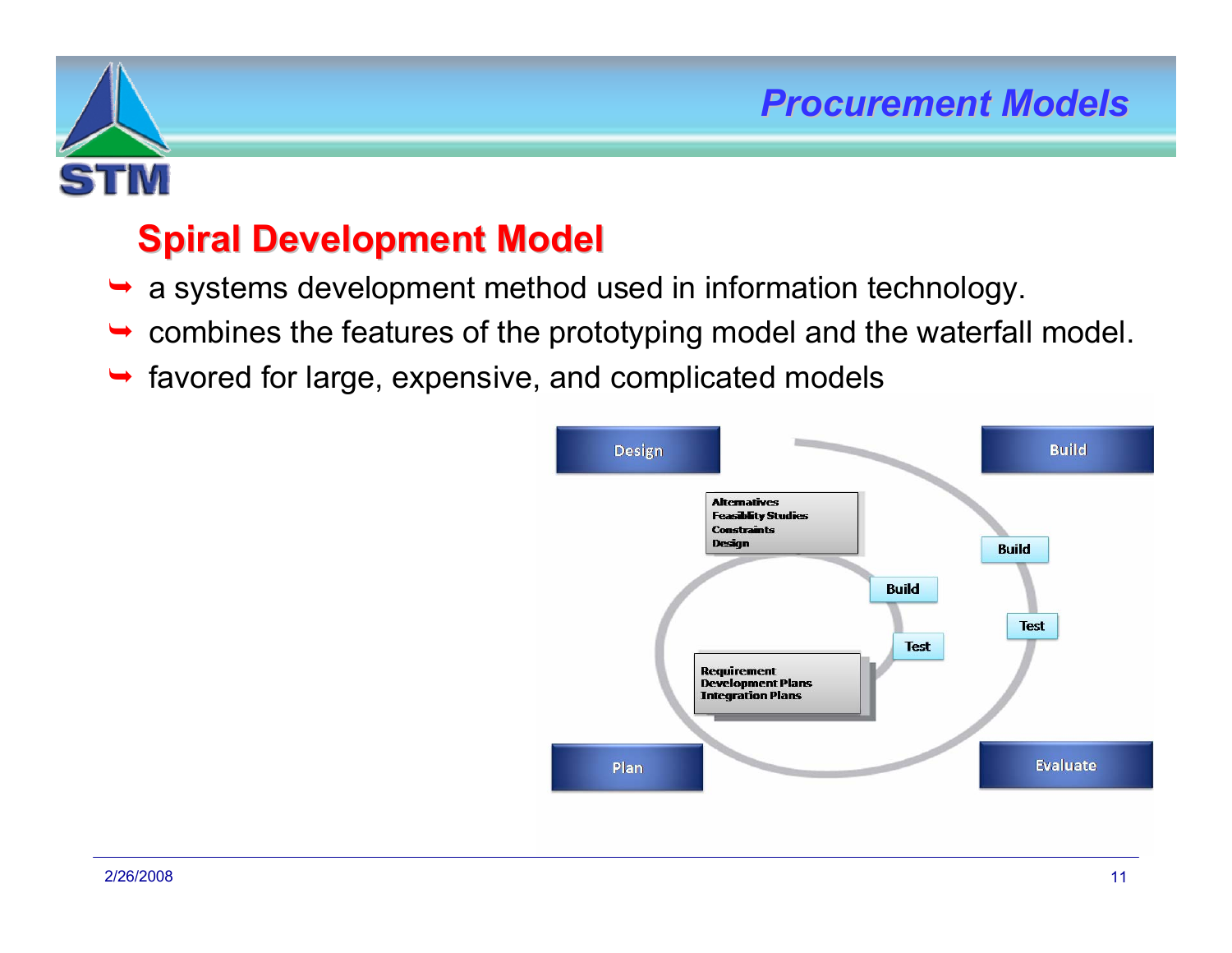

## **Vee-Model**

- a systems development model designed to simplify the understanding of the complexity associated with developing systems.
- used to define a uniform procedure for product of project development.

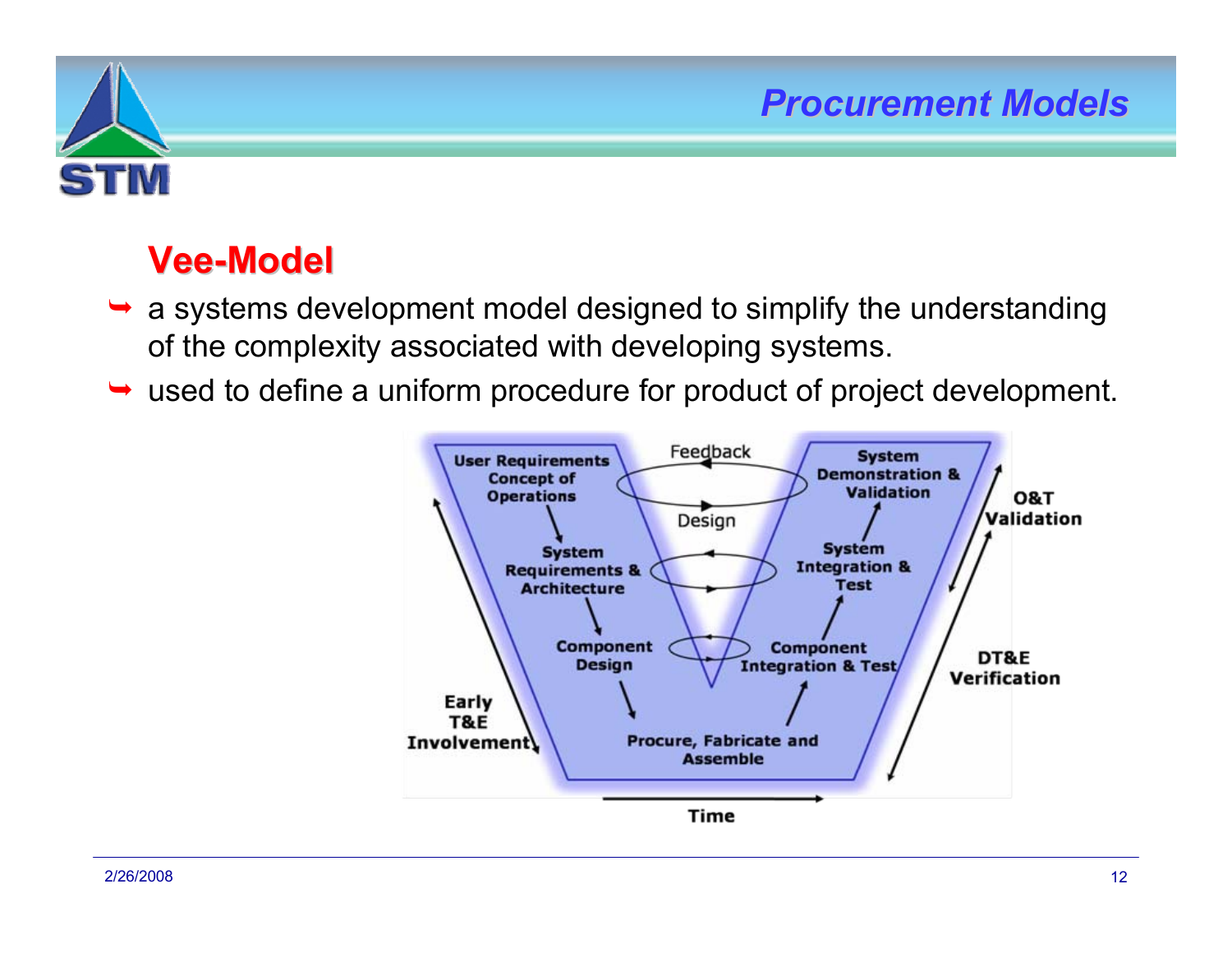

- $\rightarrow$  All models provide an orderly approach to implementing and integrating the systems engineering processes during each acquisition phase.
- $\Rightarrow$  Waterfall model is not practical to imply for all systems
- $\Rightarrow$  In iterative model, the end-state requirement should be known but this model allows earlier delivery of initial planned system
- $\Rightarrow$  In spiral and incremental development, capability is developed and fielded in increments with each successive increment building upon earlier increments to achieve an overall capability.
- $\Rightarrow$  The spiral and Vee models rely heavily on prototyping, both physical and virtual, to get user feedback.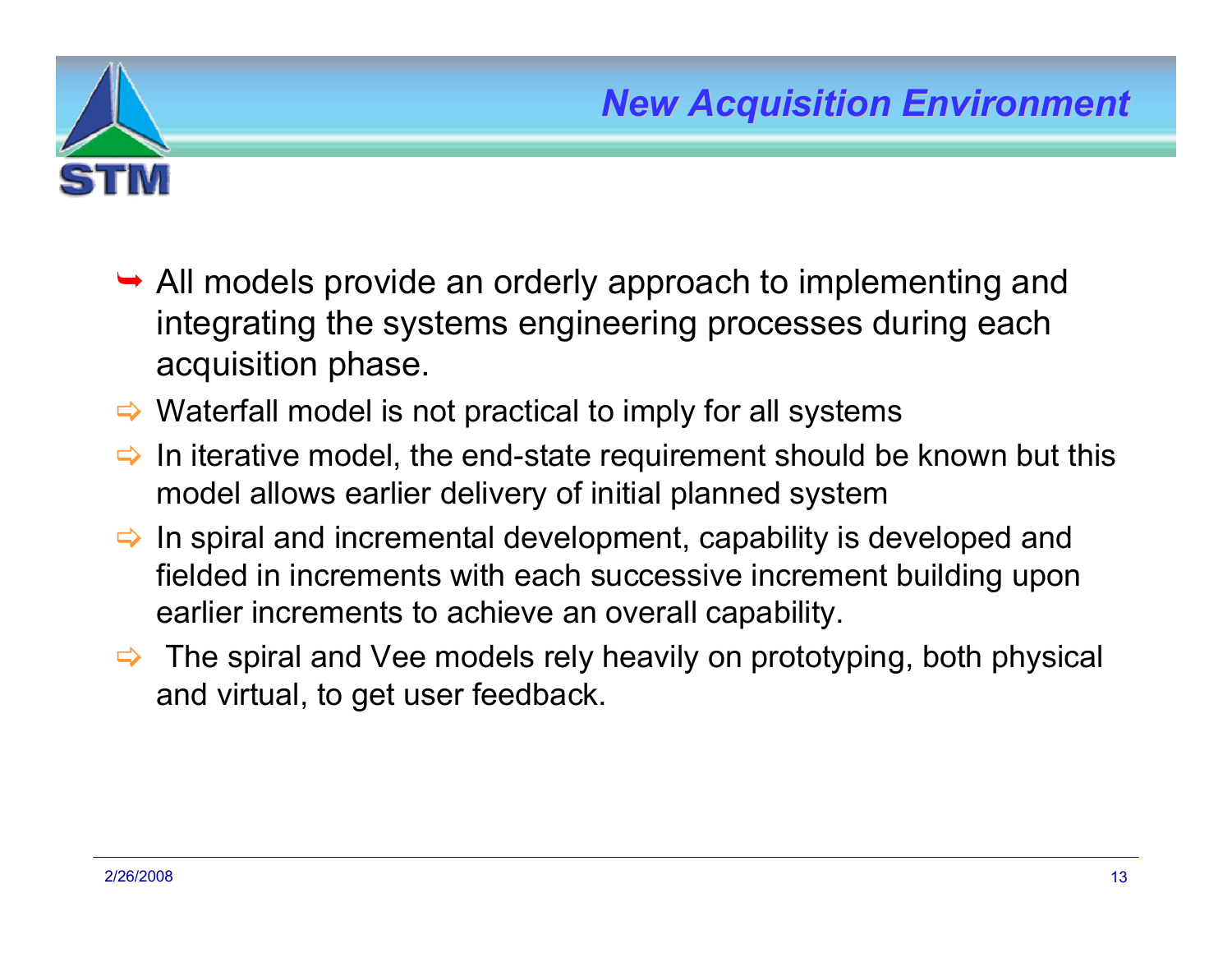Comparison of the incremental and spiral evolutionary processes

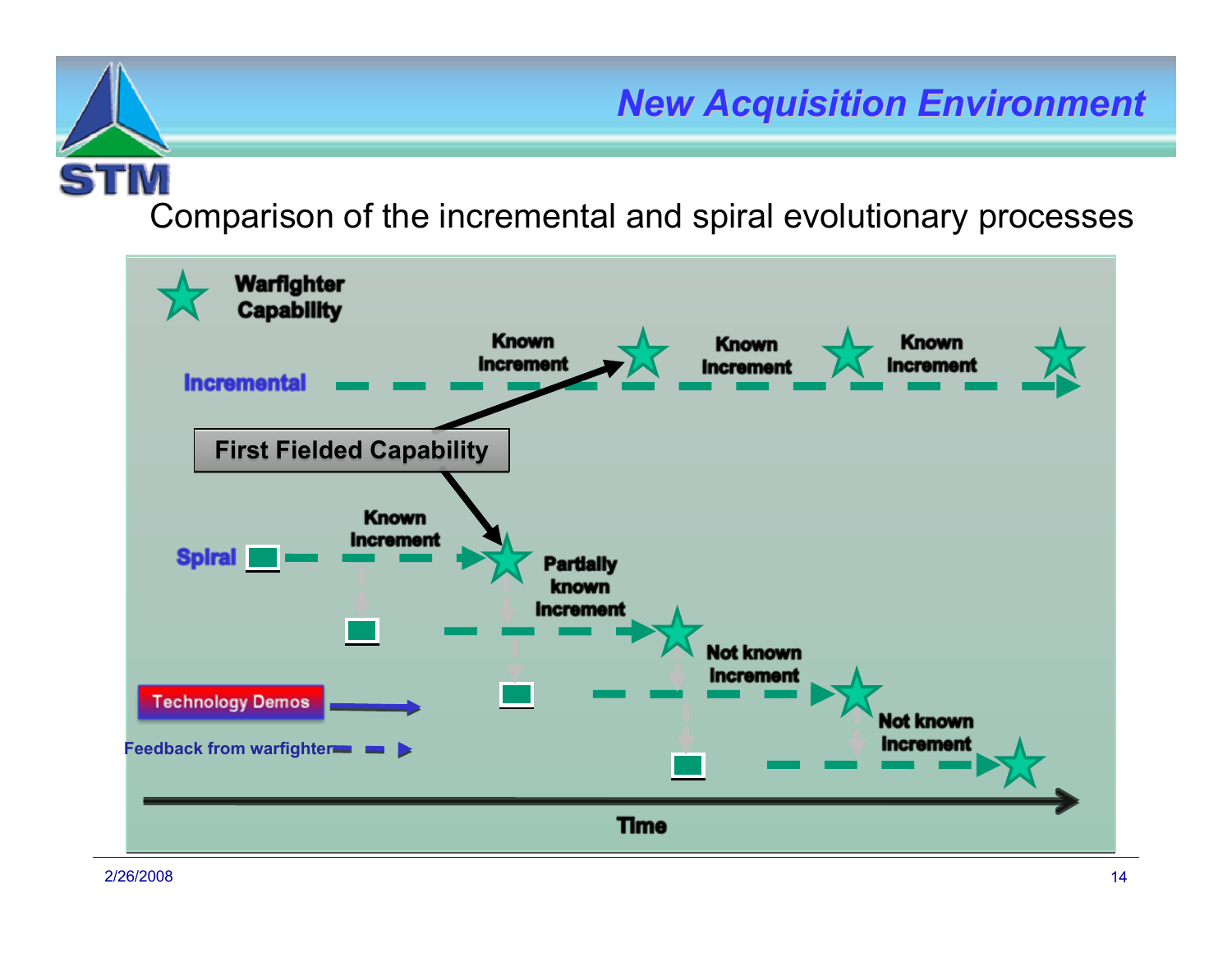

#### **Evolutionary Acquistion is a strategy not a model**

- ¬Can be adjusted for any project
- ¬General description of desired full system functional capability
- ¬Concise statement of full system operational concepts
- ¬ Flexible overall architecture allowing incremental design  $\Rightarrow$  One method is the use of Open Systems Architecture
- ¬Plan to incrementally achieve desired total capability
- ¬ Early definition, funding, development, testing, supporting and operational evaluation of initial increment of operational capability
- ¬ Continual dialogue and feedback among users, developers, supporters and testers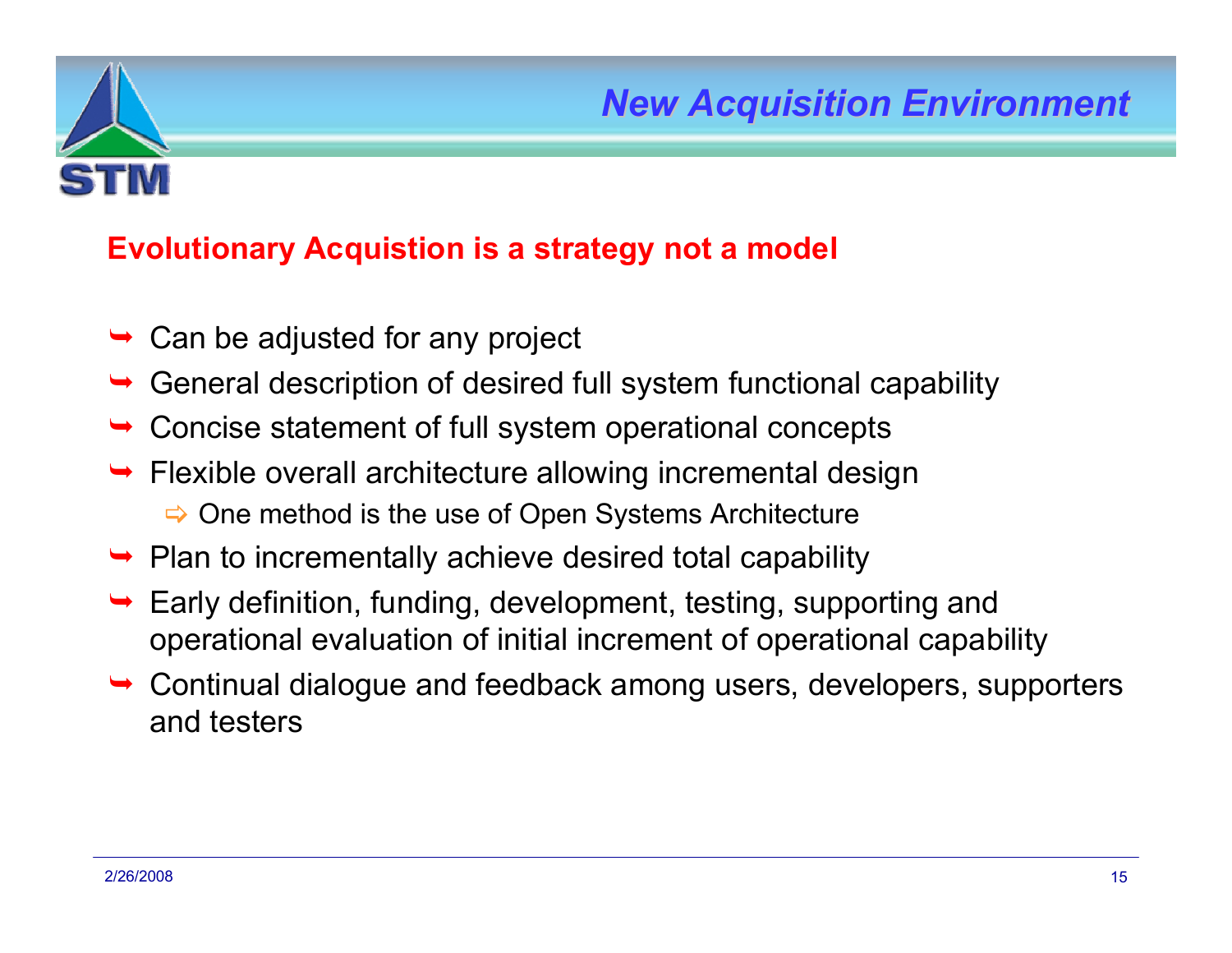

## ¬ **Evolutionary** acquisition

 $\Rightarrow$  increased the importance of traceability in program management.

- $\rightarrow$  If a defense system has multiple increments, systems engineering can trace the evolution of the system.
- It can provide discipline to and documentation of the repeated trade-off analyses and decisions associated with the program.
- **→ Due to the nature of evolutionary** acquisition, design, development, deployment, and sustainment can each be occurring simultaneously for different system increments.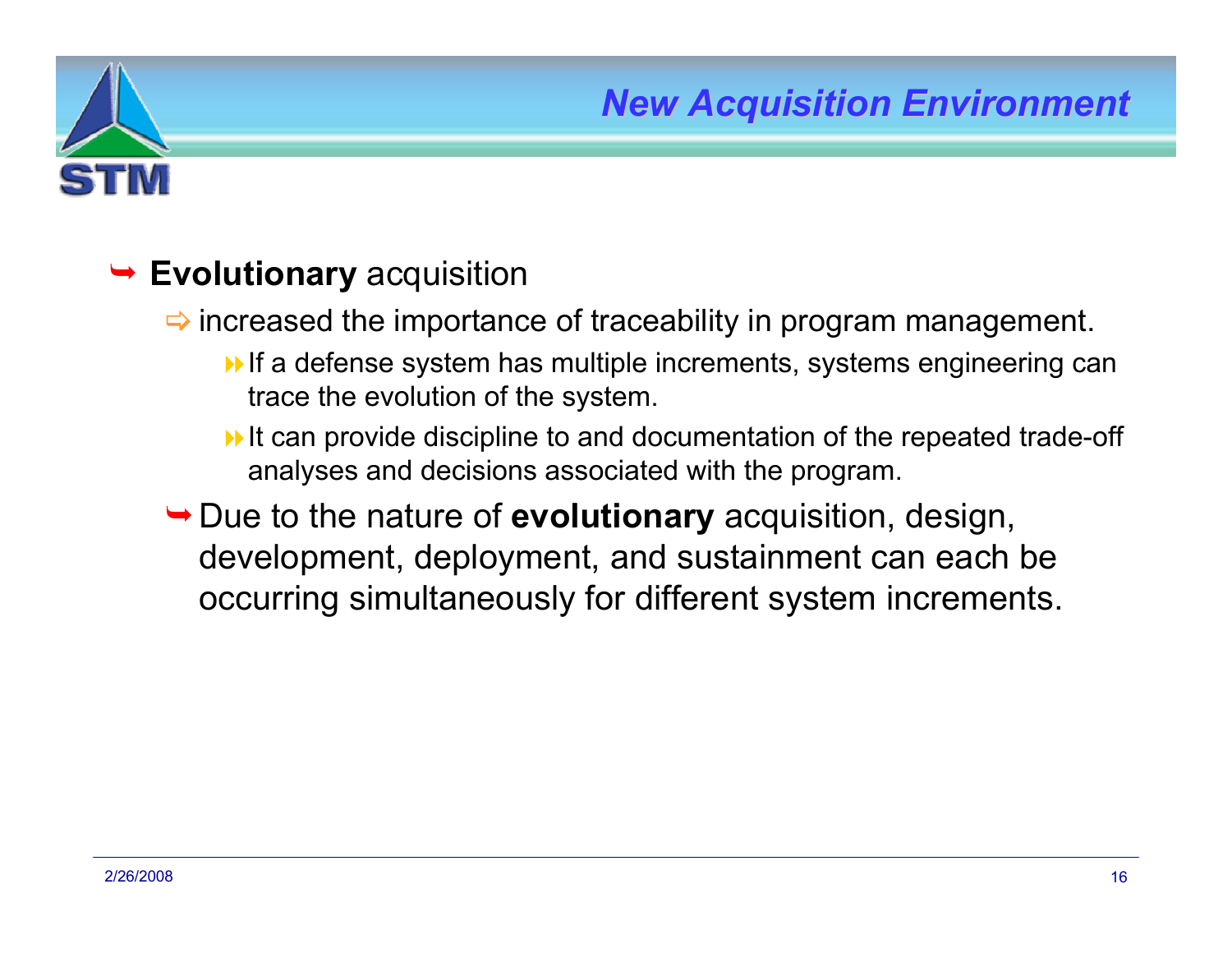

- $\rightarrow$  Test and evaluation may be at the end of the development phase which was the path in earlier and simple procurement models
- $\Rightarrow$  leads to a deficiency in the technological maturity level as well as an increase in acquisition time of the required system.
- ¬ Instead integrated test and evaluation should be preferred for the optimization of procurement time and necessary technological maturity level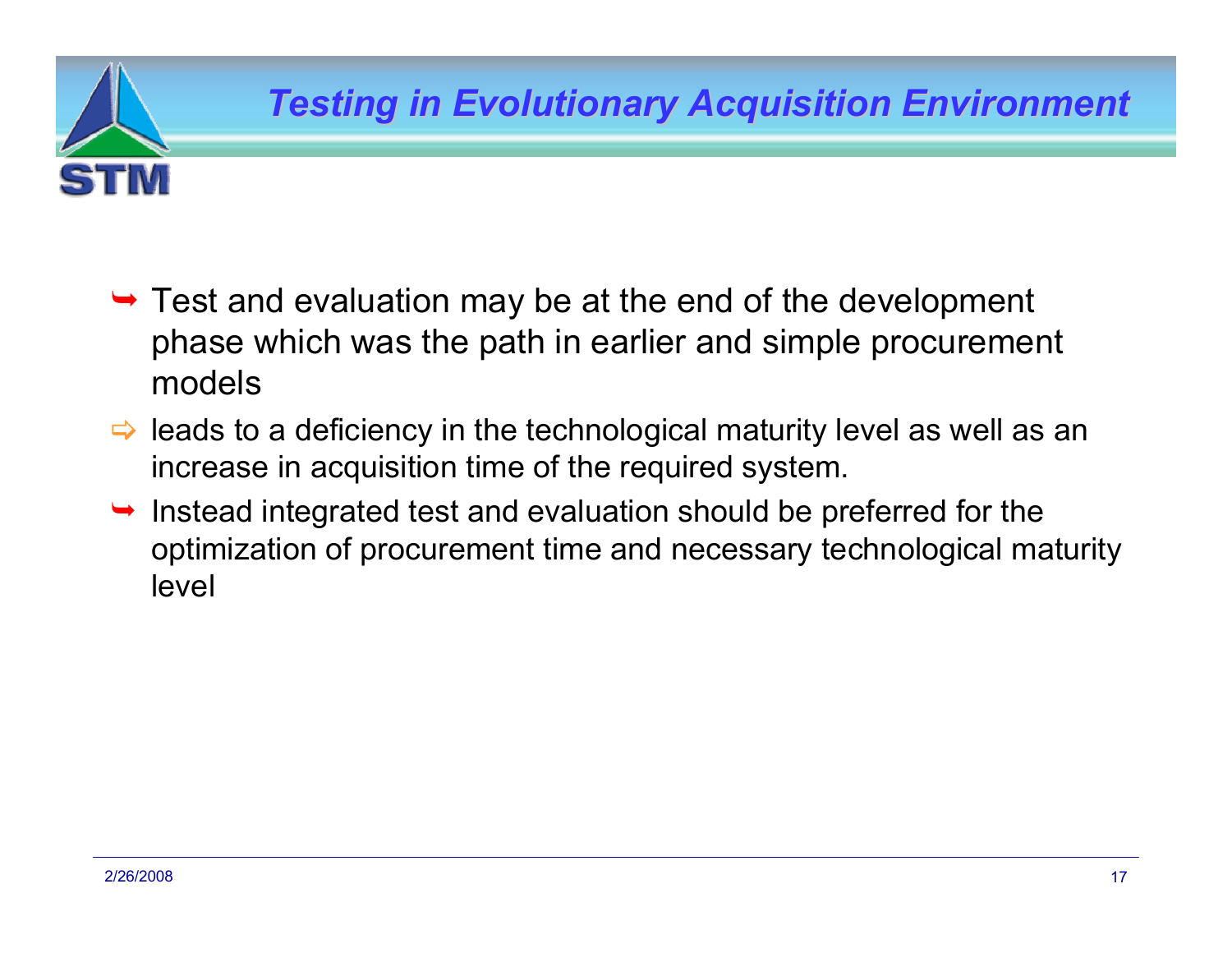## $\rightarrow$  In the evolutionary acquisition context

- $\Rightarrow$  experimentation in early stages
	- $\blacktriangleright$  to identify system flaws
	- understand the limitations of system design.
- $\Rightarrow$  experimentation in later stages
	- problems identified in the field and/or unresolved from earlier testing
	- **Example 20 Fevaluating the most recent modifications to the system, and assessing** the maturity of a new component or subsystem design.
		- $\blacksquare$  This experimentation can be at the component level, at the subsystem level, or at the system level, with varying degrees of operational realism, depending on the goals.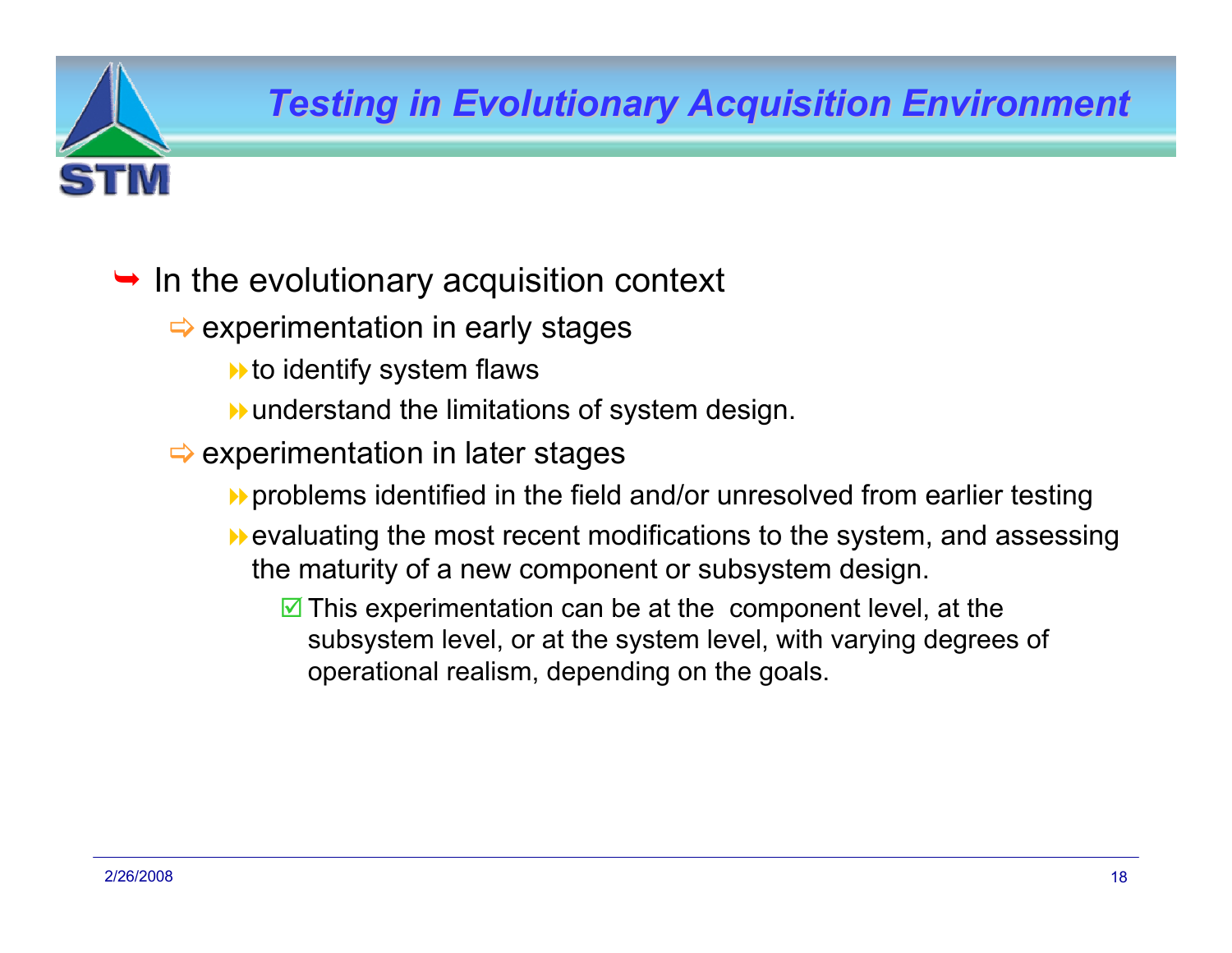- - ¬ Operational testing and evaluation supports a decision to pass or to fail a defense system before it goes to procurement.
	- $\rightarrow$  In EA, entire spectrum of testing activities should be viewed as a continuous process of gathering, analyzing, and combining information in order to make effective decisions.
	- $\rightarrow$  The primary goal of test programs should be to experiment, learn about the strengths and weaknesses of newly added capabilities or (sub)systems, and use the results to improve overall system performance.
	- $\rightarrow$  Furthermore, data from previous stages of development, including field data, should be used in design, development, and testing at future stages.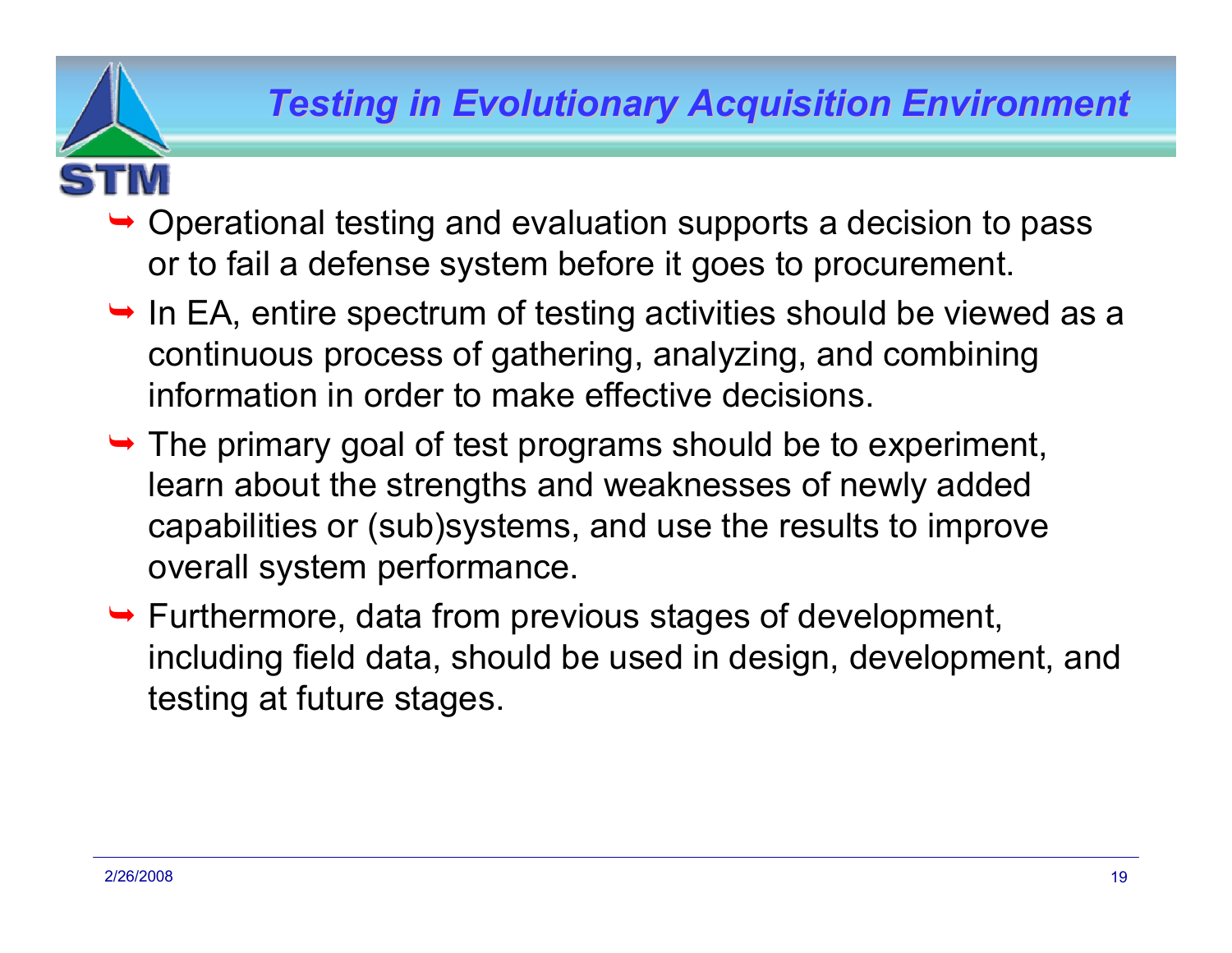- - $\rightarrow$  Operational testing (testing for verification) of systems still has an important role to play in the evolutionary environment, although it may not be realistic to carry out operational testing comprehensively at each stage of the development process.
	- $\rightarrow$  Testing early in the development stage should emphasize the detection of design inadequacies and failure modes.
	- $\rightarrow$  In evolutionary acquisition, it will be practical to conduct fullscale operational tests only at stages with major upgrades or substantive new capabilities.
	- $\rightarrow$  In the evolutionary acquisition environment, effective system development and optimization will require a high degree of coordination and communication among system developers, government testers, and system users.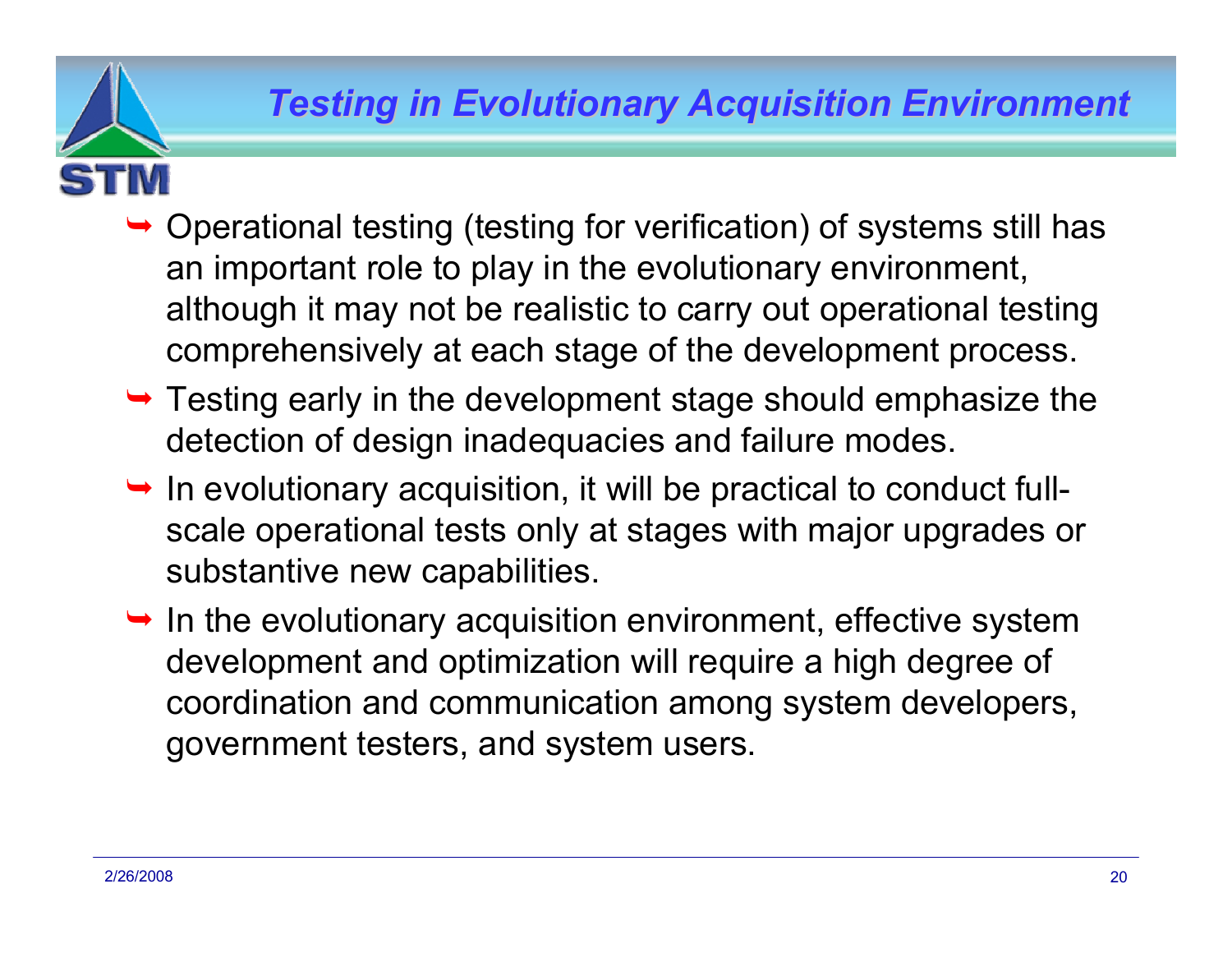- $\rightarrow$  The traditional single-stage acquisition environment can encourage the adoption of risky, immature technology into an existing system, since it may take a decade or more before a new technology can be incorporated.
- $\rightarrow$  Regardless of the introduction of evolutionary acquisition, the increasing complexity of defense systems implies that a single all-encompassing, large-scale operational test, as currently practiced, will not be feasible in many cases.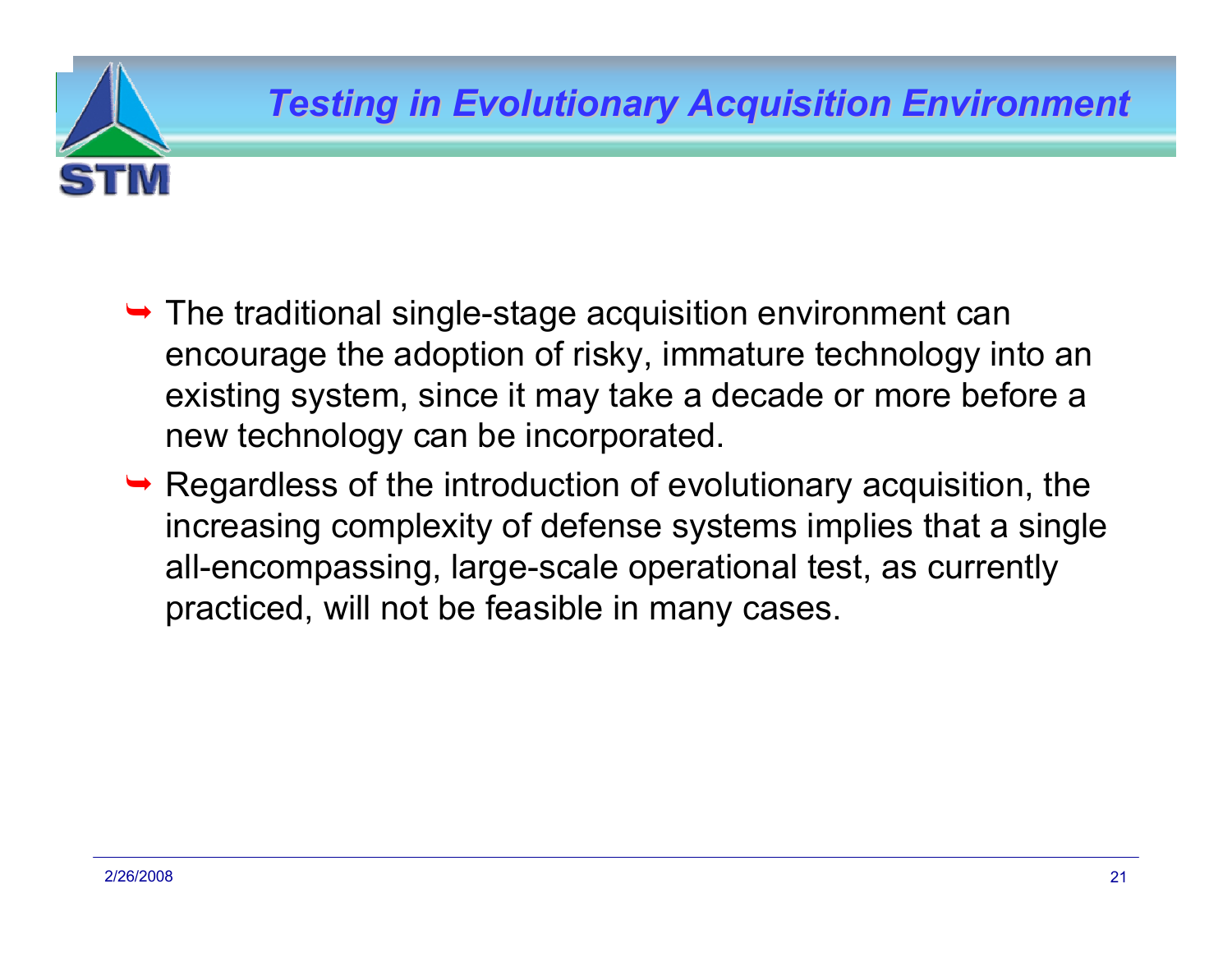- $\rightarrow$  Evolutionary acquisition is being folded into an acquisition environment that already has a counterproductive incentive system. The flexibilities inherent in the evolutionary acquisition process present even greater opportunities for these counterproductive incentives to be expressed.
- $\rightarrow$  Testing early in the development stage should emphasize the detection of design inadequacies and failure modes. This will require testing in more extreme conditions than those typically required by either developmental or operational testing, such as highly accelerated stress environments.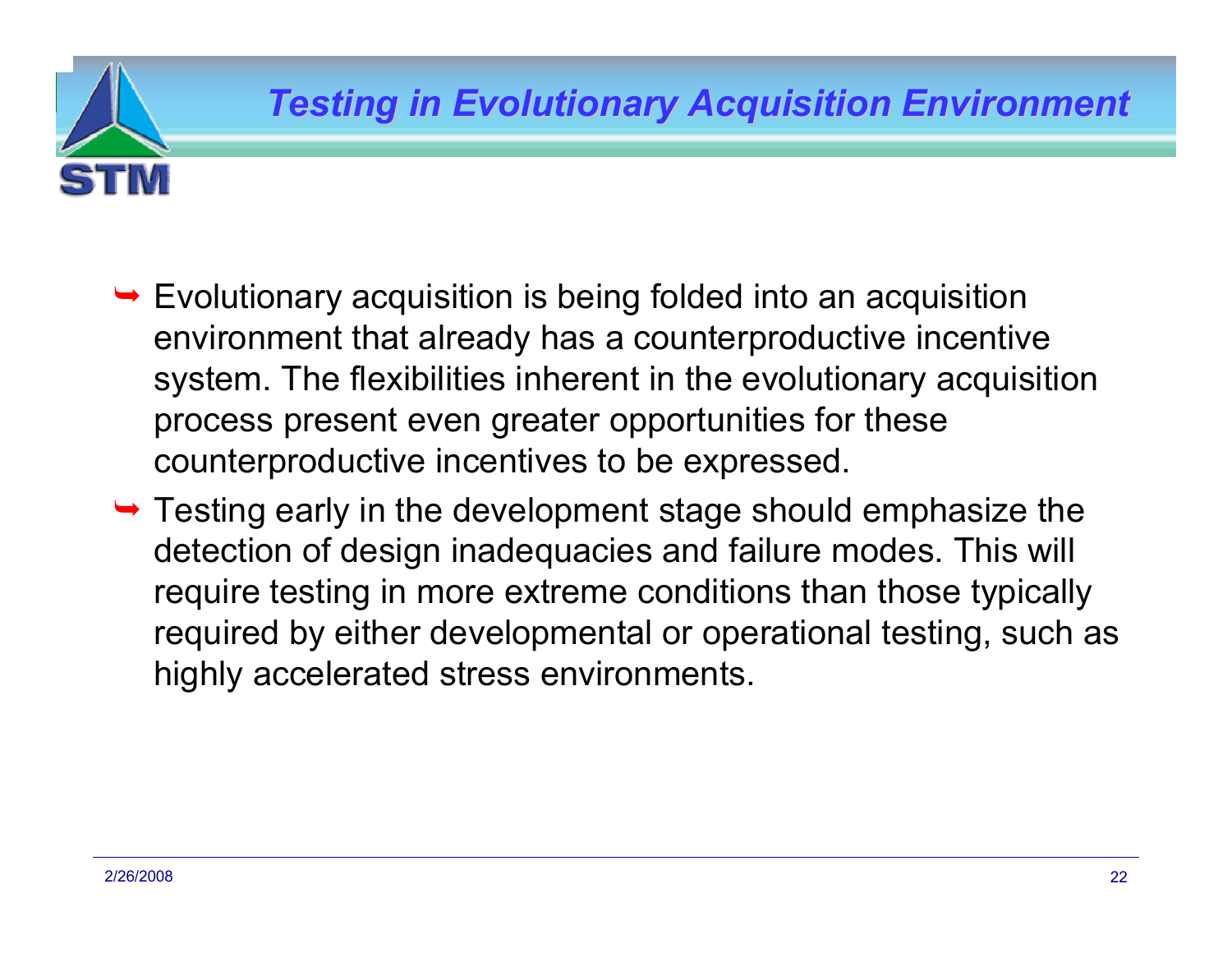*An Approach to Procurement of Autonomous System An Approach to Procurement of Autonomous System*

- $\rightarrow$  Autonomous Behavior Technologies
- $\rightarrow$  Supporting Technologies



2/26/2008

**STM**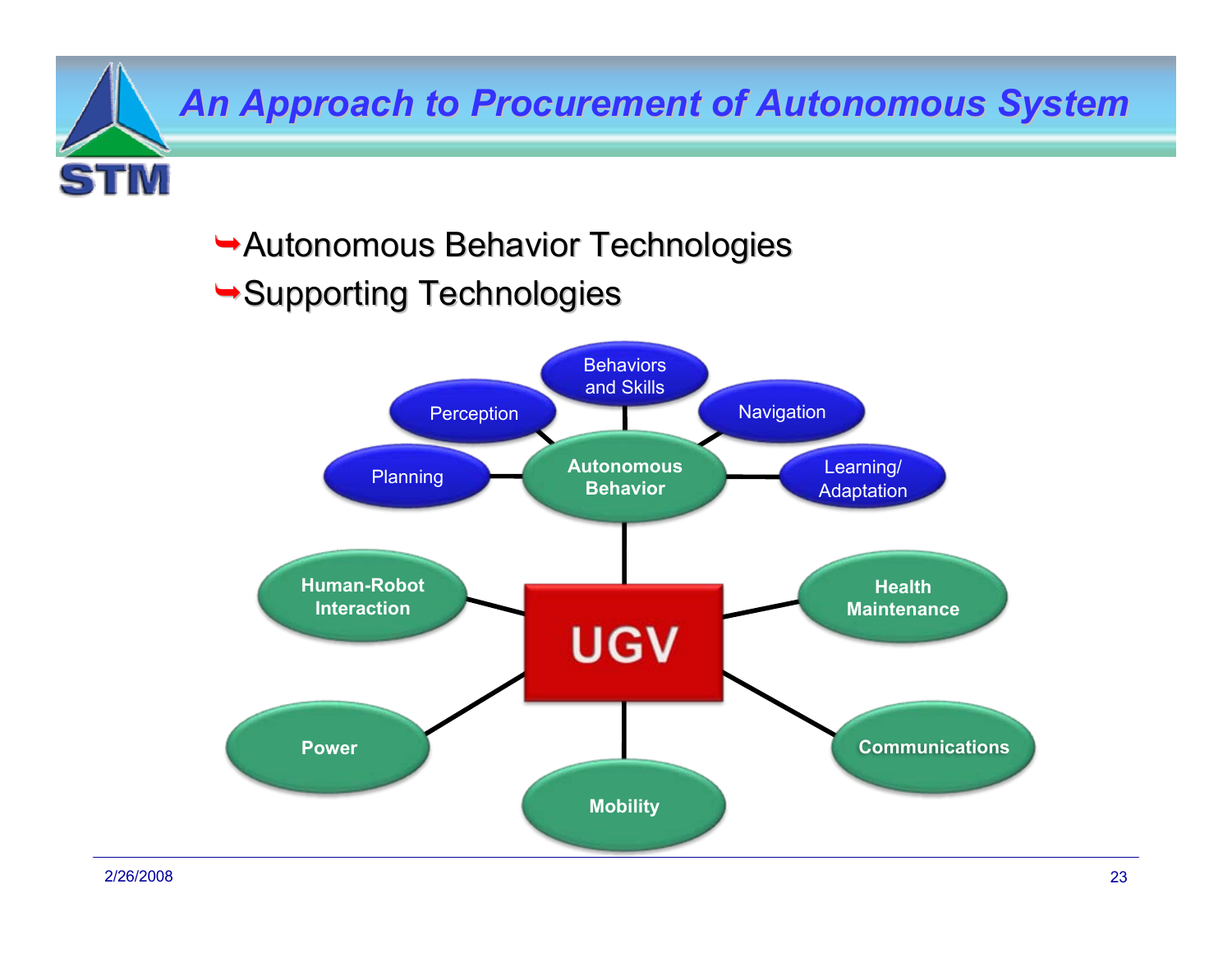

- $\rightarrow$  Field systems with today's reliable & affordable technology
- $\rightarrow$  Insert new technologies as they become reliable & affordable



Time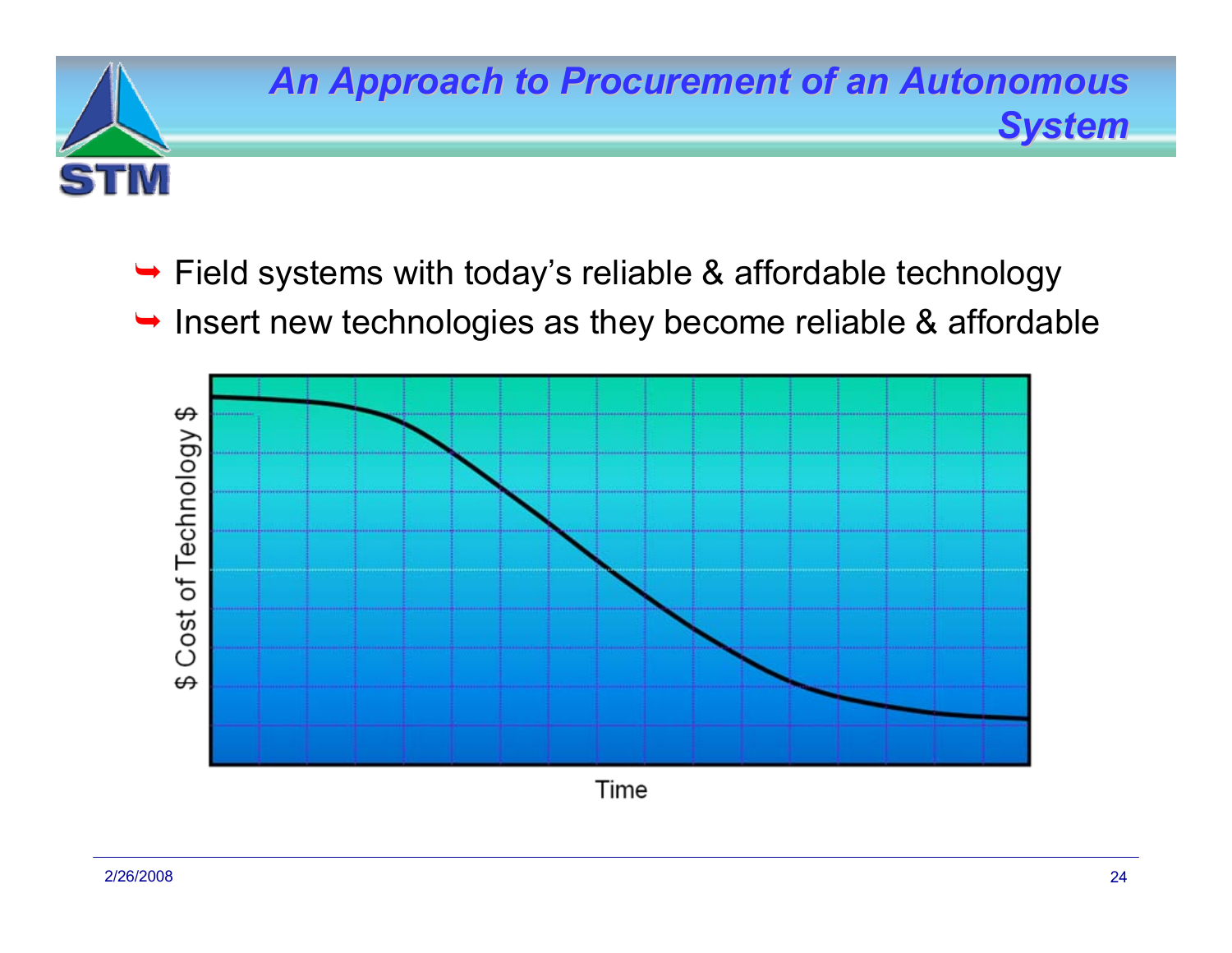

## **An Approach to Procurement of an Autonomous**



*System*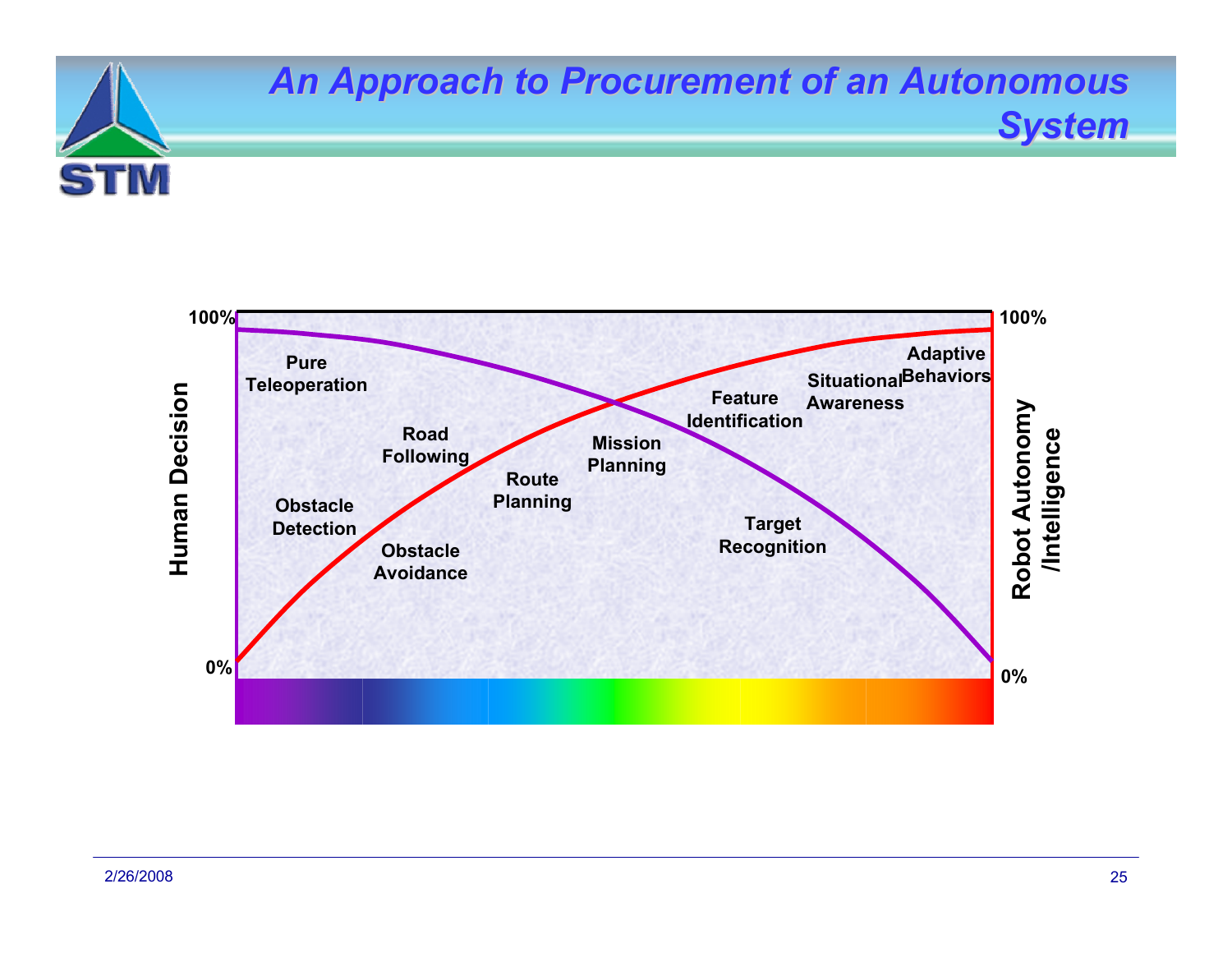

- $\rightarrow$  The development process will be best served by systematic and extensive testing and refinement under severe operating conditions.
- $\rightarrow$  Focusing on a few specific applications for the experimental prototypes, some of which may be simulated, is essential to maturing the needed technologies and resolving the significant issues of system integration.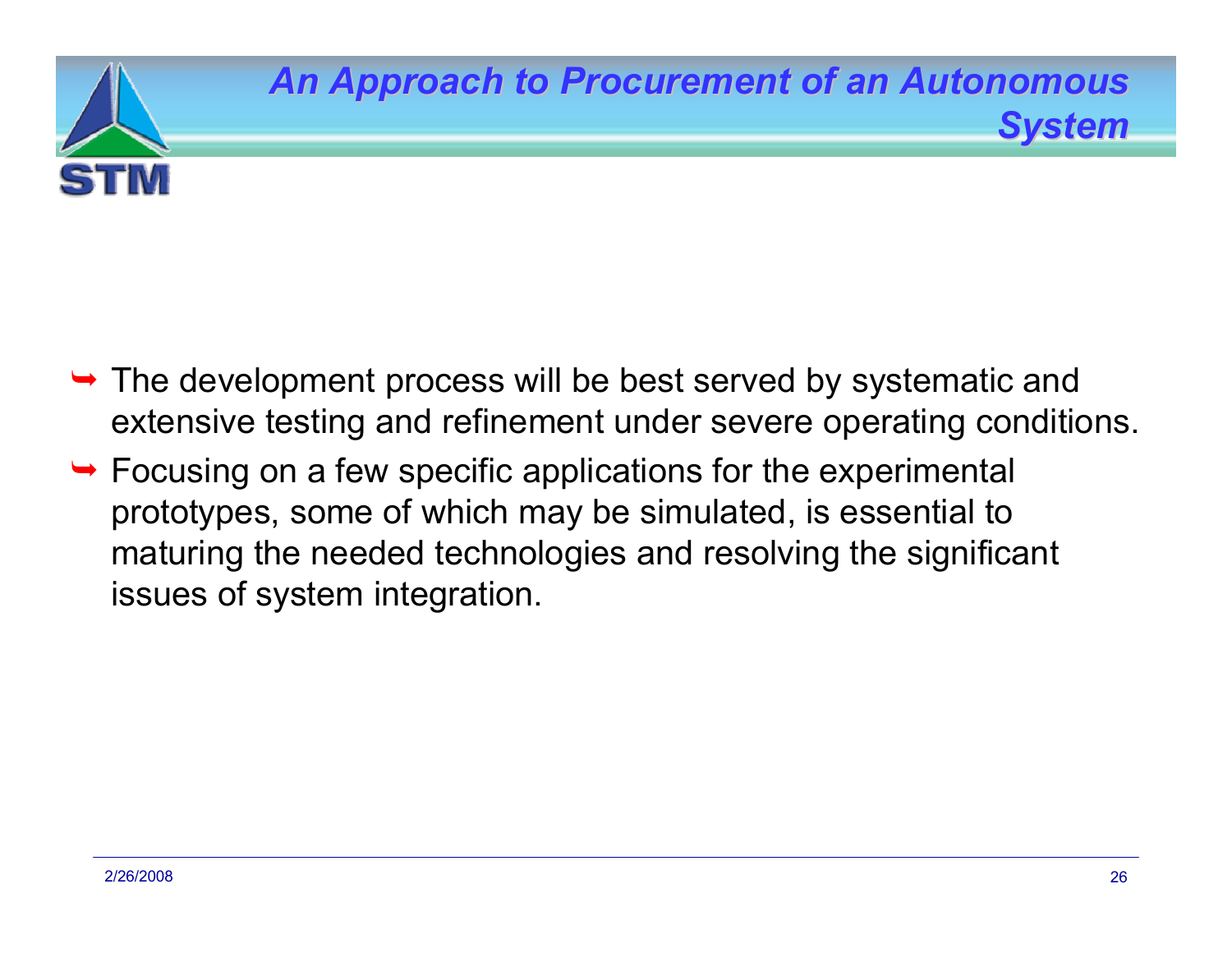

- $\rightarrow$  The user and developer communities must work together to provide direction for the technology integration to implement vehicle experiments.
- $\rightarrow$  These directions should feed into the spiral development process from experimental prototypes to requirements-based systems following the established development process.
	- $\Rightarrow$  i.e. application parameters must be formulated to address the integration of the mission-package technologies, mobility technologies, and communications technologies that are necessary for each experimental prototype.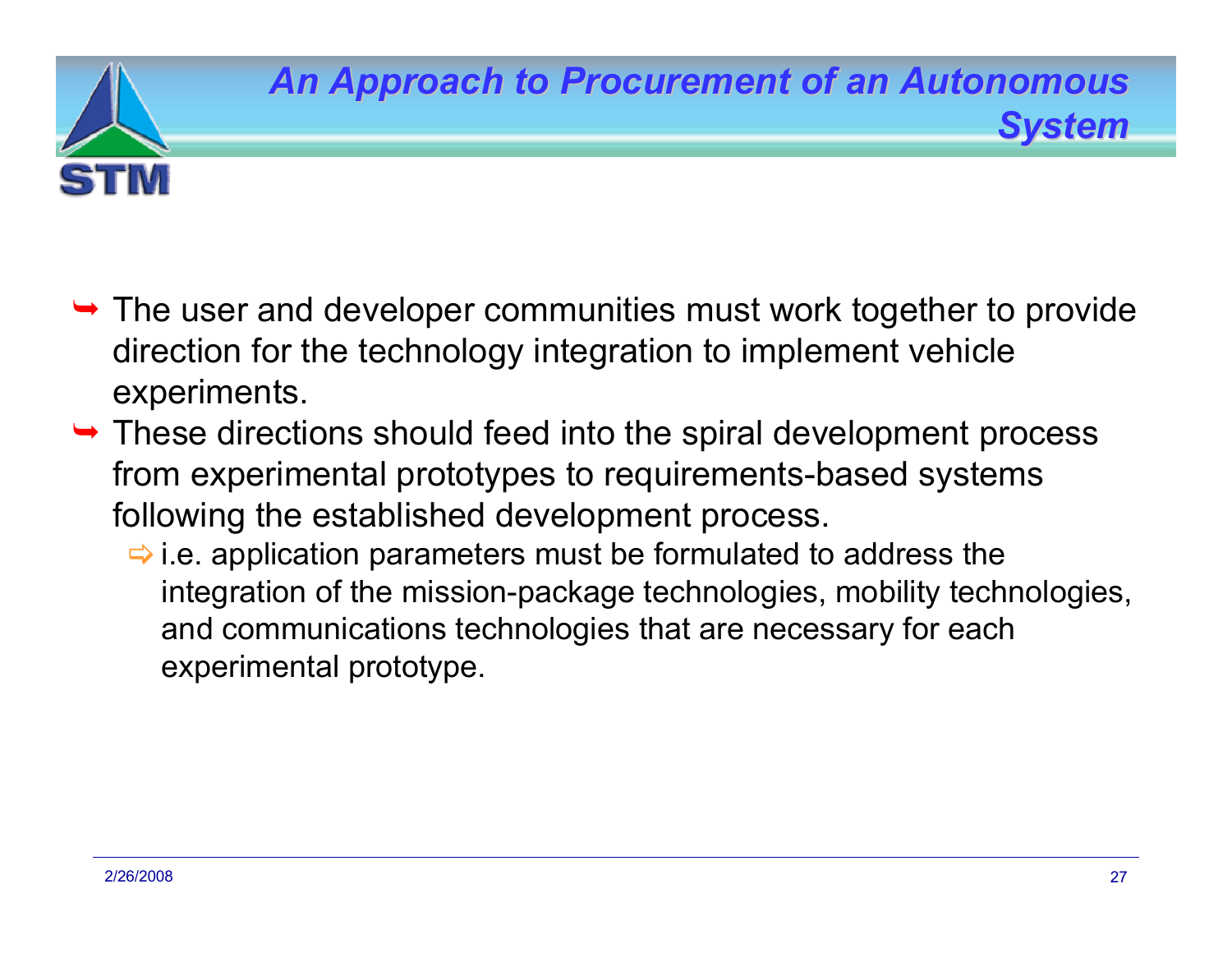

*Test Design with Staged Development Test Design with Staged Development*

# **A SIMPLE EXAMPLE WITH TWO FACTORS**

$$
Y = \beta_{00} + \beta_{10} x_1 + \beta_{20} x_2 + \varepsilon
$$

**Stage (k-1) vs**

For details see "Testing of Defense Systems in an Evolutionary Acquisition Environment"

2/26/2008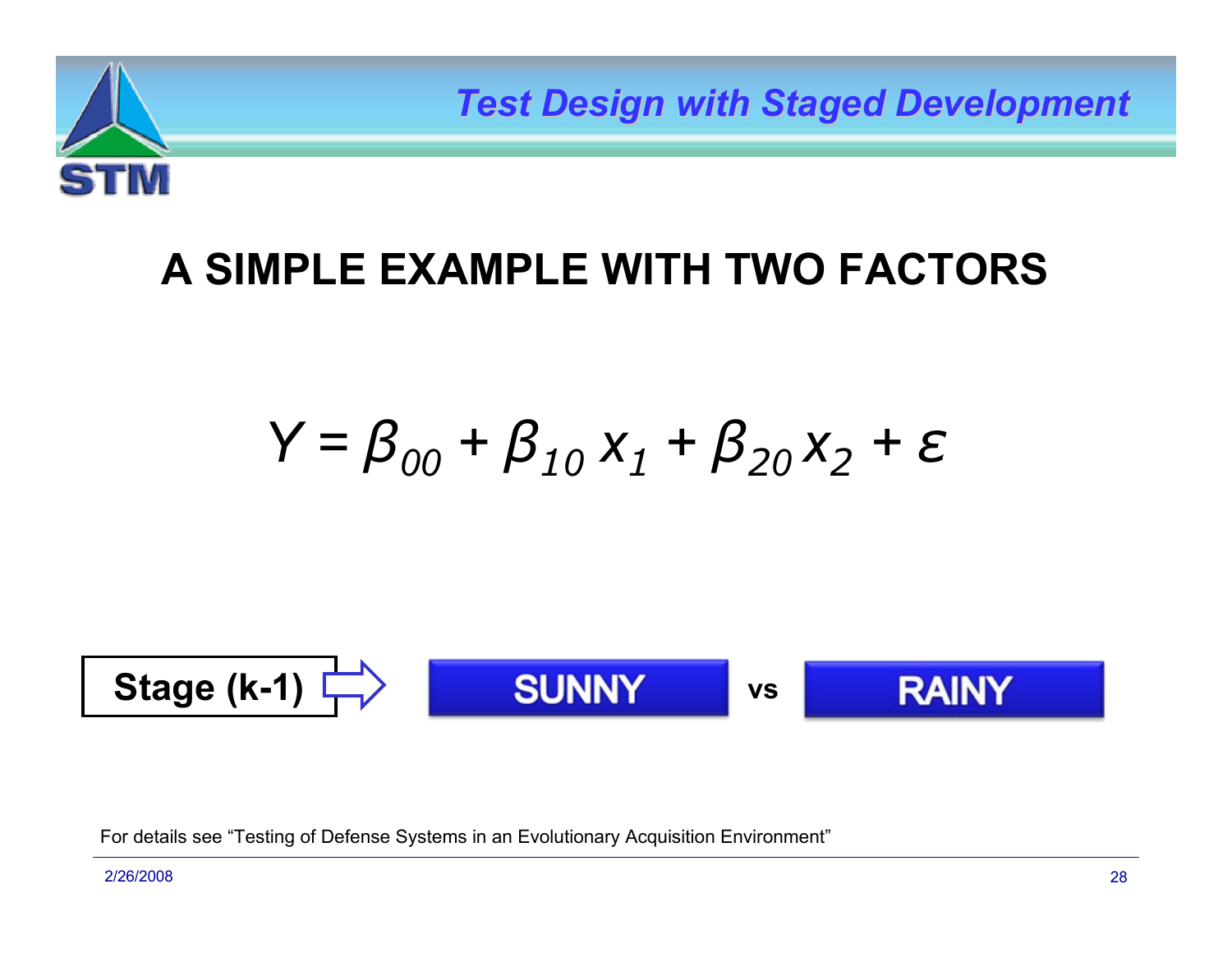

*Test Design with Staged Development Test Design with Staged Development*



**NIGHT VISION CAPABILITY** 

$$
Y = \beta_{00} + \beta_{10} x_1 + \beta_{20} x_2 + \beta_{12} x_1 x_2 + \varepsilon
$$

Test scenarios with more than two levels and quadratic terms:

$$
Y = \beta_{00} + \beta_{10} x_1 + \beta_{11} x_1^2 + \beta_{20} x_2 + \beta_{21} x_2^2 + \beta_{12} x_1 x_2 + \varepsilon
$$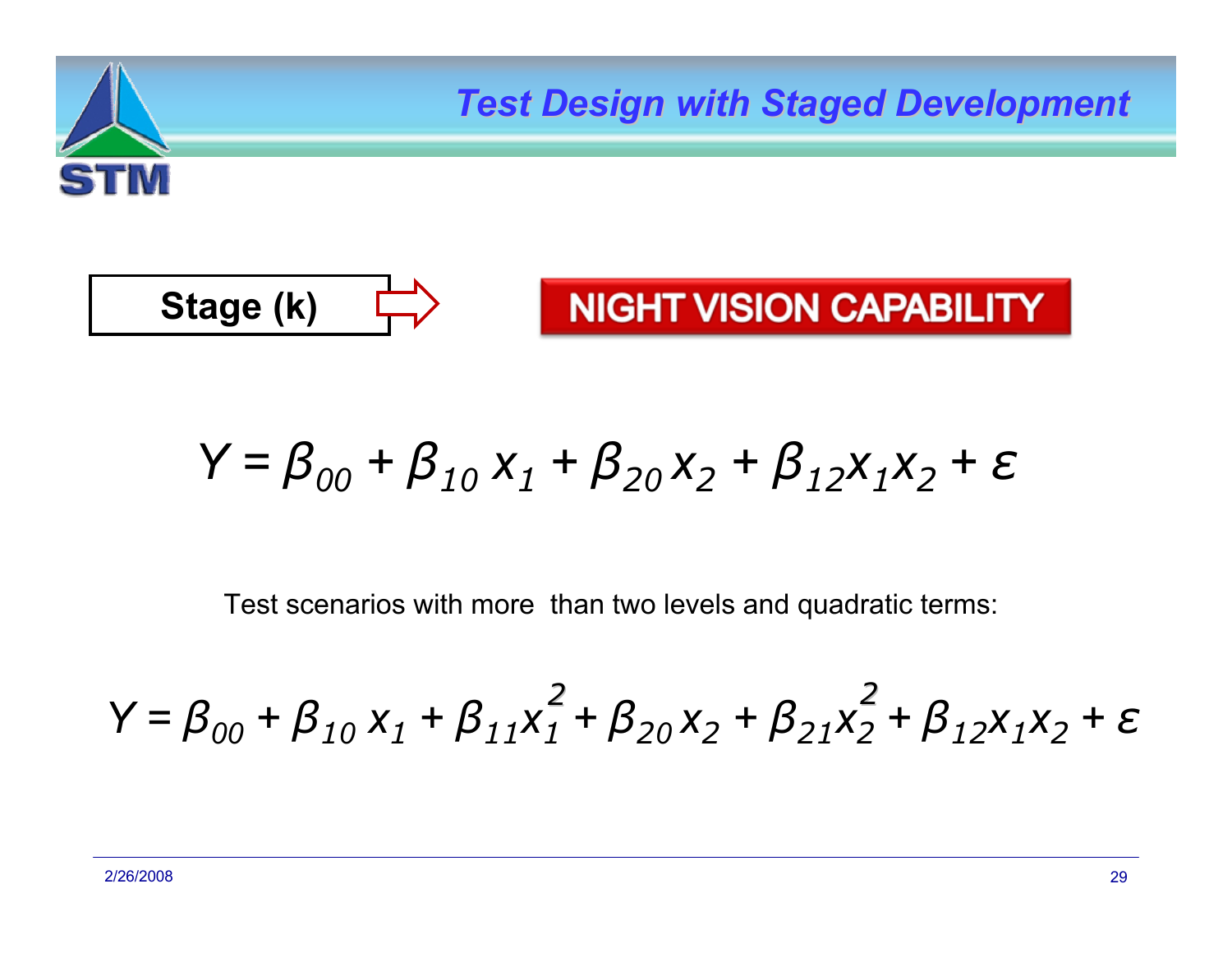

*Test Design with Staged Development Test Design with Staged Development*

# **EXTENSIONS TO MORE REALISTIC SCENARIOS**

¬*New test scenarios*¬*Y = f (k) (x; β)*

*f (k) (x; β) <sup>=</sup> λ 1*  $f^{(k-1)}(X_1; \beta_1) + \lambda_1 g^{(k)}(X_2; \beta_2)$ 

**Effects of new factors in current stage**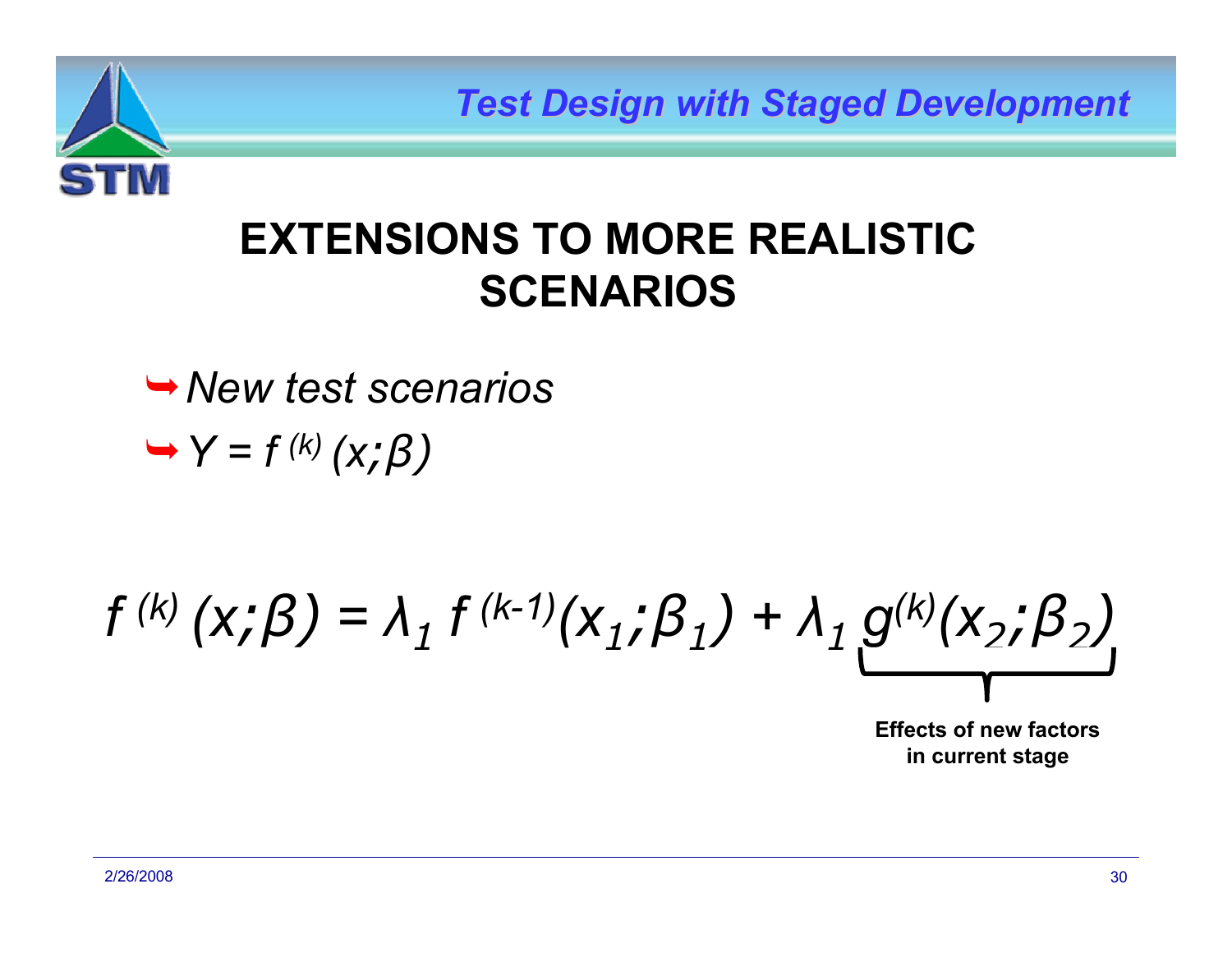

- $\rightarrow$  Do full operational testing and integration testing only after substantial stages.
- $\rightarrow$  Do limited integration testing at intermediate stages at which modifications are small to moderate.
- $\rightarrow$  Build in realism in developmental tests and carry out full component testing in developmental test.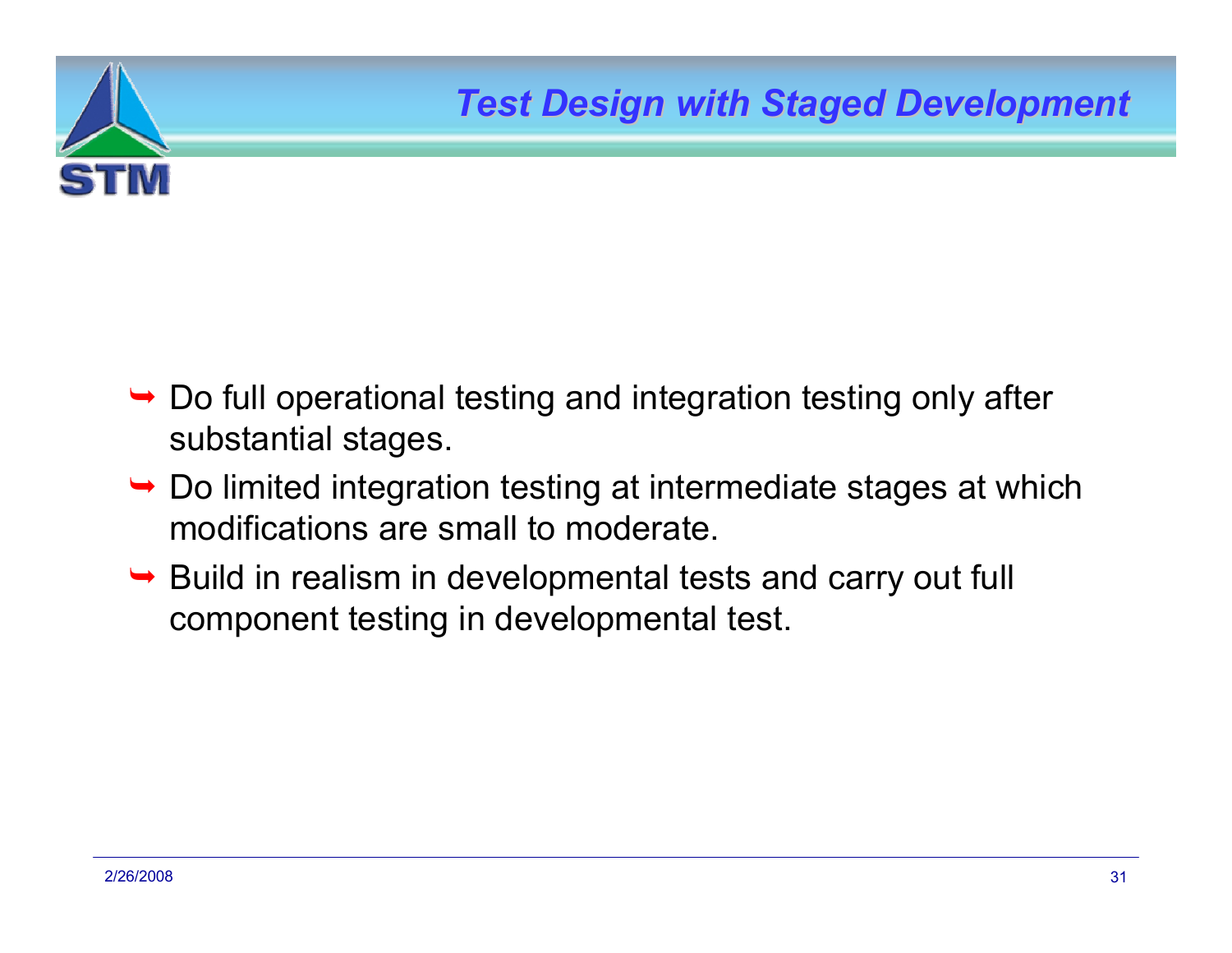



- $\rightarrow$  Test planning should be in the early stages of procurement
- $\rightarrow$  Important features in test planning
	- $\Rightarrow$  procedures to be followed according to different test types (prototype development tests, sub-system tests, acceptance tests)
	- $\Rightarrow$  attandees to the tests
	- $\Rightarrow$  the criteria
	- $\Rightarrow$  evaluation
	- $\Rightarrow$  test reports
	- $\Rightarrow$  the conditions for the next step
- $\rightarrow$  Test structure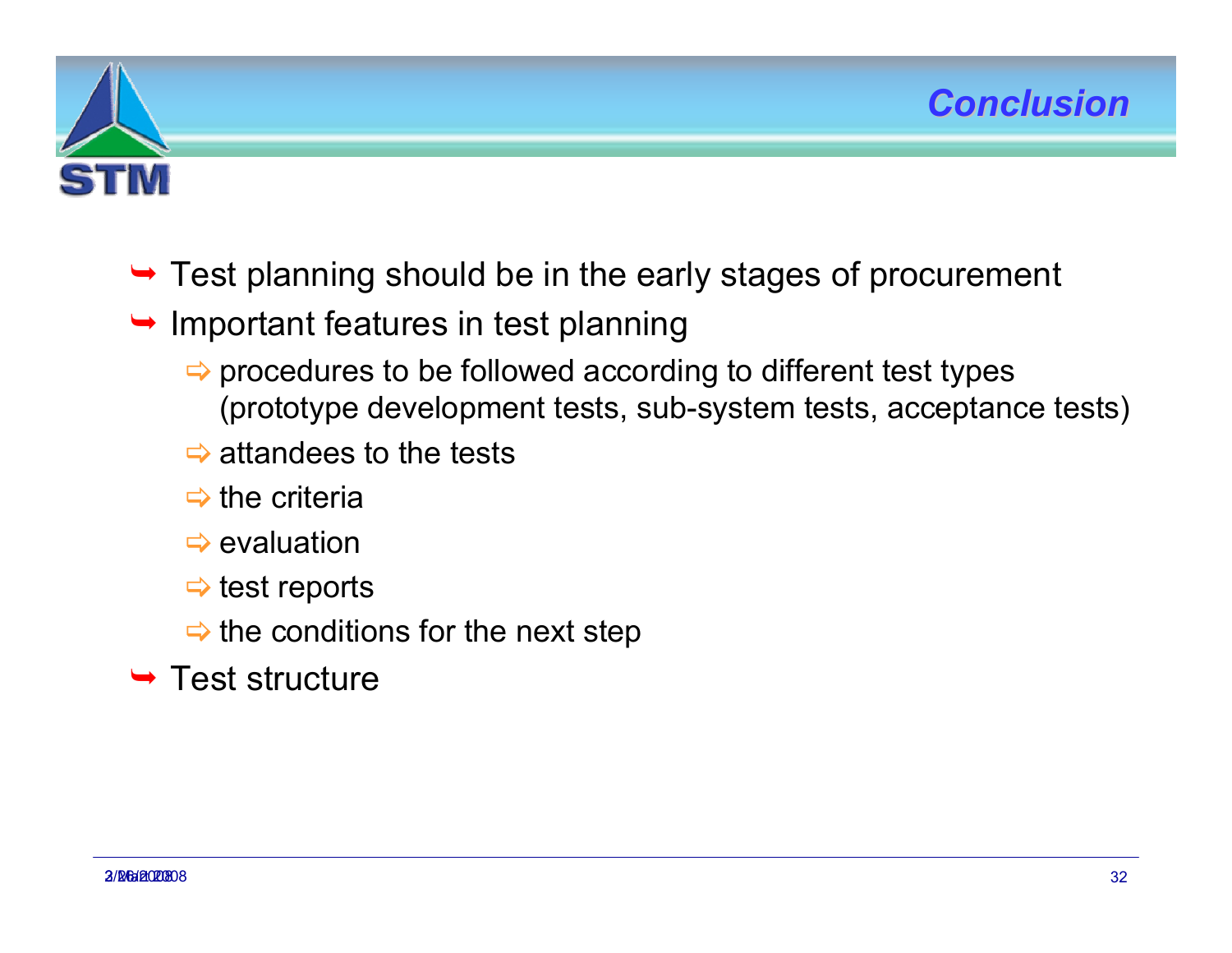



### $\rightarrow$  Evolutionary acquisition for procurement in defense systems

#### $\Rightarrow$  Evolutionary acquisition strategies

- integrate advanced, mature technologies into producible systems that can be deployed to the user as quickly as possible.
- $\rightarrow$  match available technology and resources to approved, time-phased, capability needs.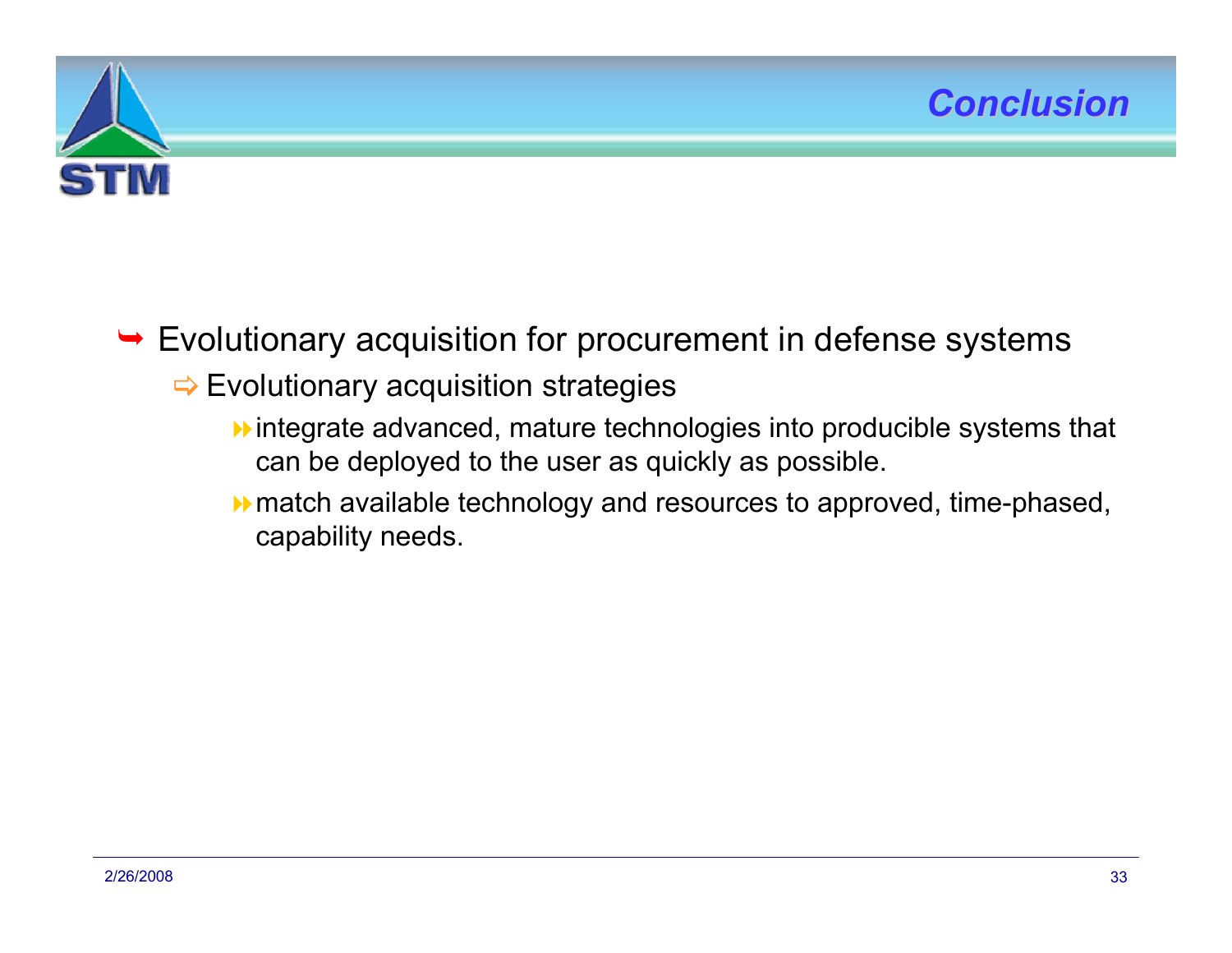



- $\rightarrow$  Testing is an important milestone for the procurement of unmanned vehicles
- $\rightarrow$  A test center for unmanned vehicles
	- $\Rightarrow$  Repeatable test scenarios
	- $\Rightarrow$  Avoid loss of experience and knowledge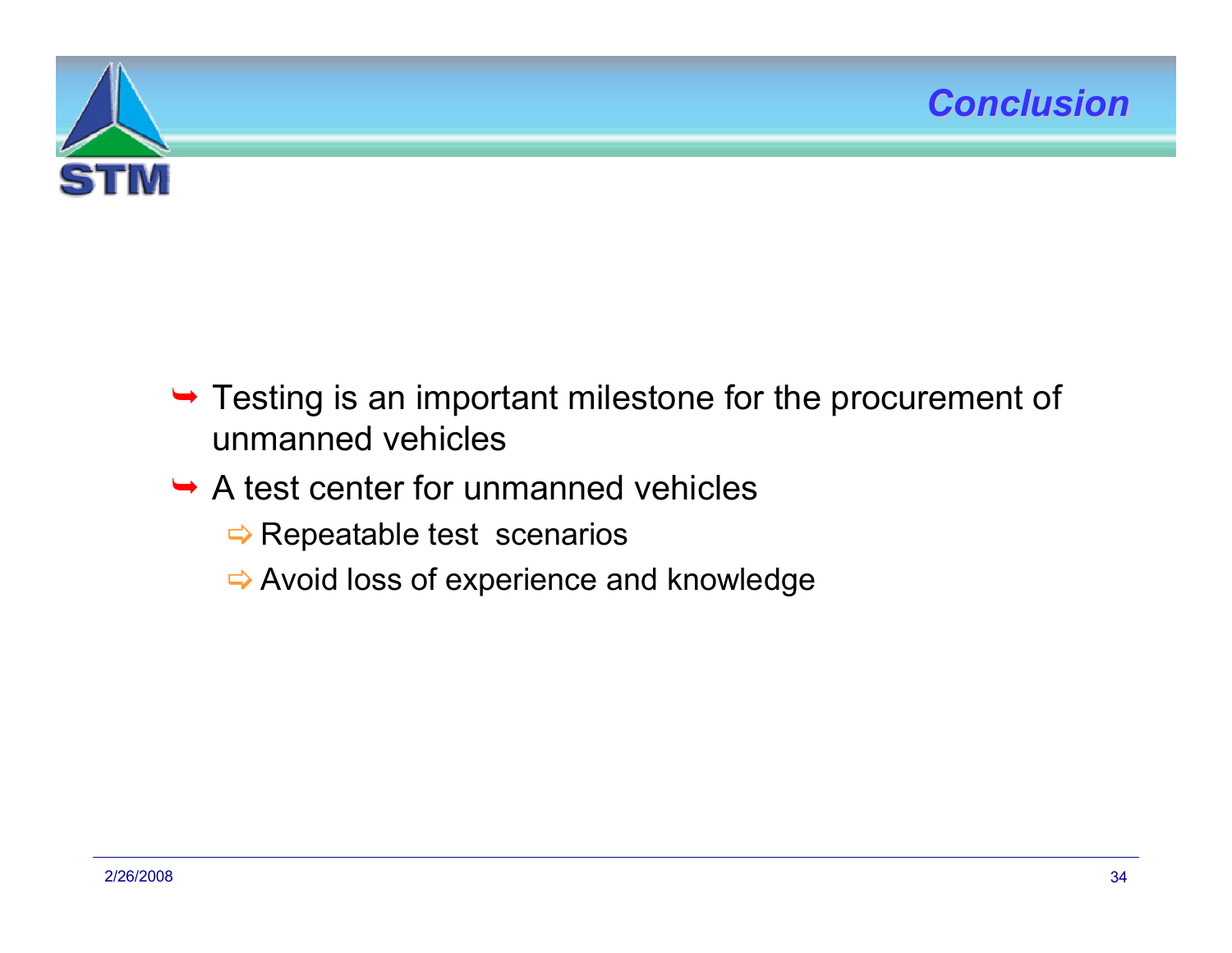

# *THANK YOU*

**Dr. Ebru SARIGÖLDr. Anıl KAREL**

**esarigol@stm.com.tr**

**Nuri M. ÇERÇİOĞLU ncercioglu@stm.com.tr**

**akarel@stm.com.tr**

2/26/2008